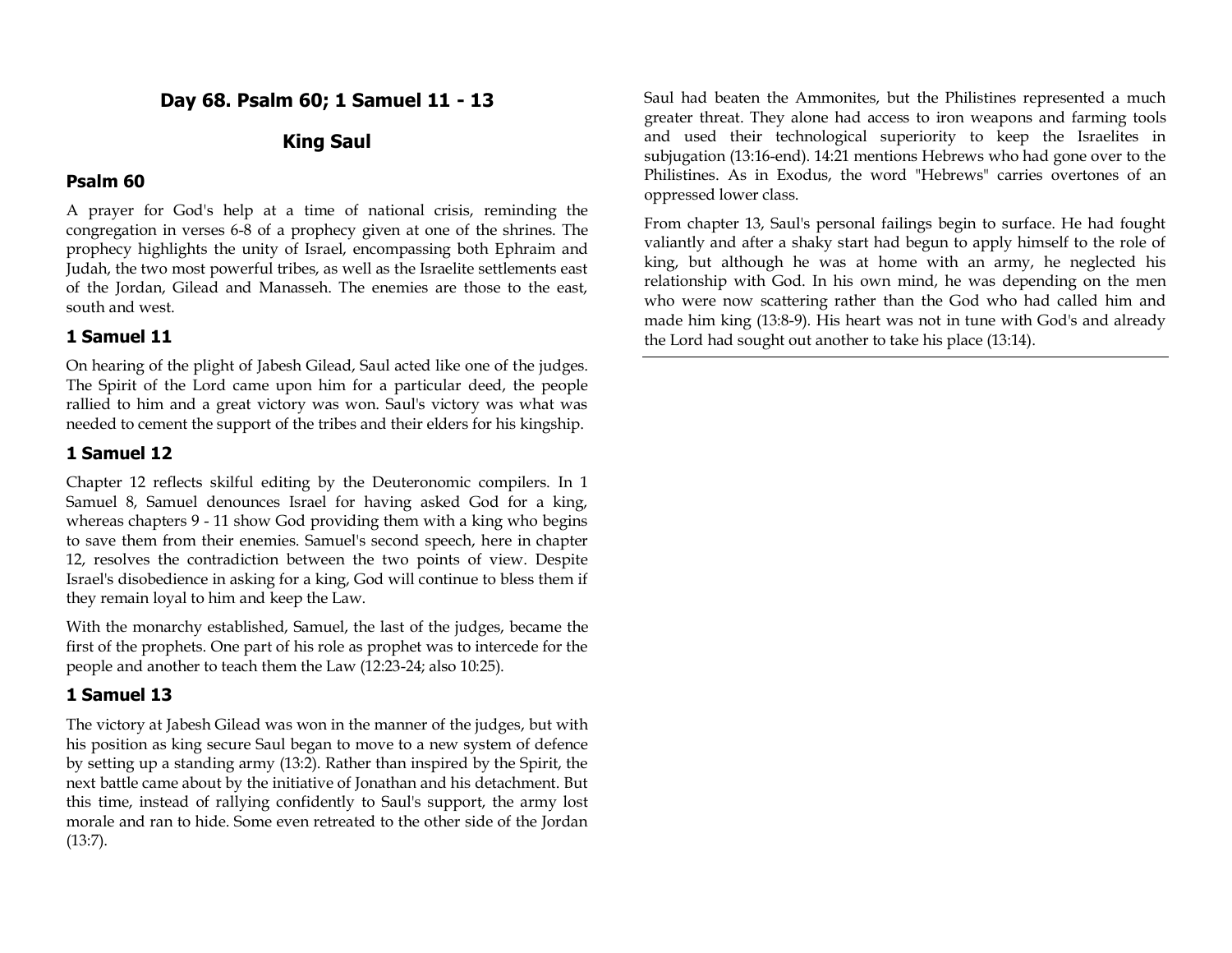**Day 69. Psalm 95; 1 Samuel 14 - 15**

## **Saul's Failure**

### **Psalm 95**

Blessings for those who trust in God and a warning for those who do not.

### **1 Samuel 14**

In contrast to Saul, who had ignored Samuel's instructions because of fear of his men slipping away (13:8-9), Jonathan recognised that if the Lord's purpose is to save his people, numbers are not important (14:6). The nature of the ground was an important element in Jonathan's surprise attack. He chose a narrow pass between two cliffs, where two men could hold off a much larger number. Just as in the case of Gideon, who also went into battle with a small number, God gave the attackers a sign to assure them of victory and intervened himself to throw the enemy into a panic (14:15, Judges 7:21-22).

When he heard the people were feasting on the spoil, Saul set up a large boulder as a temporary altar and later built a more permanent structure (14:31-35). Under the Law, every slaughter of an animal was a sacrifice. The Israelites were forbidden to eat blood because the animal's blood represented its life, which belonged to God. The blood had to be poured out before the animal was free to be eaten (Leviticus 17:1-12, Genesis 9:4-5).

The New International Version follows the Hebrew text by omitting the reference to the sacred lots Urim and Thummim in verse 41. Other versions follow the Septuagint, the later Greek translation of the Old Testament. The lots were probably sacred stones worn in the priest's ephod. When the story was originally written in Hebrew, the writer would take for granted a knowledge of how the lots worked. By the time the Septuagint was written, this had been forgotten so a full explanation was added.

Jonathan was critical of Saul's foolish vow (14:29,43). Already he had begun to distance himself from his father. Later he supported his rival David against him.

### **1 Samuel 15**

The Lord's enmity to the Amalekites went back to the time of the exodus when Amalek had been the first nation to oppose the Israelites after they

left Egypt (Exodus 17:8-end). The Lord's instruction was to put the Amalekites under the sacred ban. This meant that everything was to be destroyed, and none of the spoil kept back. The same was true in the case of Jericho, the first city to oppose Israel after they crossed the Jordan (Joshua 6:20-21). Saul sinned against the ban by sparing the life of the Amalekite king, by bringing back the spoil and by erecting a monument to himself on an occasion when he was meant to be simply carrying out the Lord's instruction.

Saul had misunderstood the relation between life and worship. Under Samuel's tuition he had tried to go along with the proper forms, for example in 14:31-35 where he built an altar to the Lord. But his natural instincts had betrayed him (13:12; 14:24; 15:9,24). He had not learned the great lesson, which is the theme of all the prophets, that religion is no substitute for obedience. The Lord is more interested in whether our lives honour him than in the correctness of our worship (15:22-23).

But the main thing that undermined Saul's kingship was his inferiority complex (15:17). He did not see himself as very important (9:21) and as a result he did not see the task to which God called him as sufficiently important (10:22,27). Instead of trusting his own judgement, he was easily swayed by circumstances and the will of others, and this made him irresolute and prevented him from discerning the guidance of God and sticking to it (13:11-12; 14:18-19,36-37,45; 15:24). Later he was unable to cope with David's greater success and became murderously jealous of him (18:6- 9). God tells us that we are each precious in his sight. Any task to which he calls us is unique and valuable. An inferiority complex is something for which we need to seek the Lord's healing since it implicitly denies these two important truths and prevents us from entering fully into all he wants for us.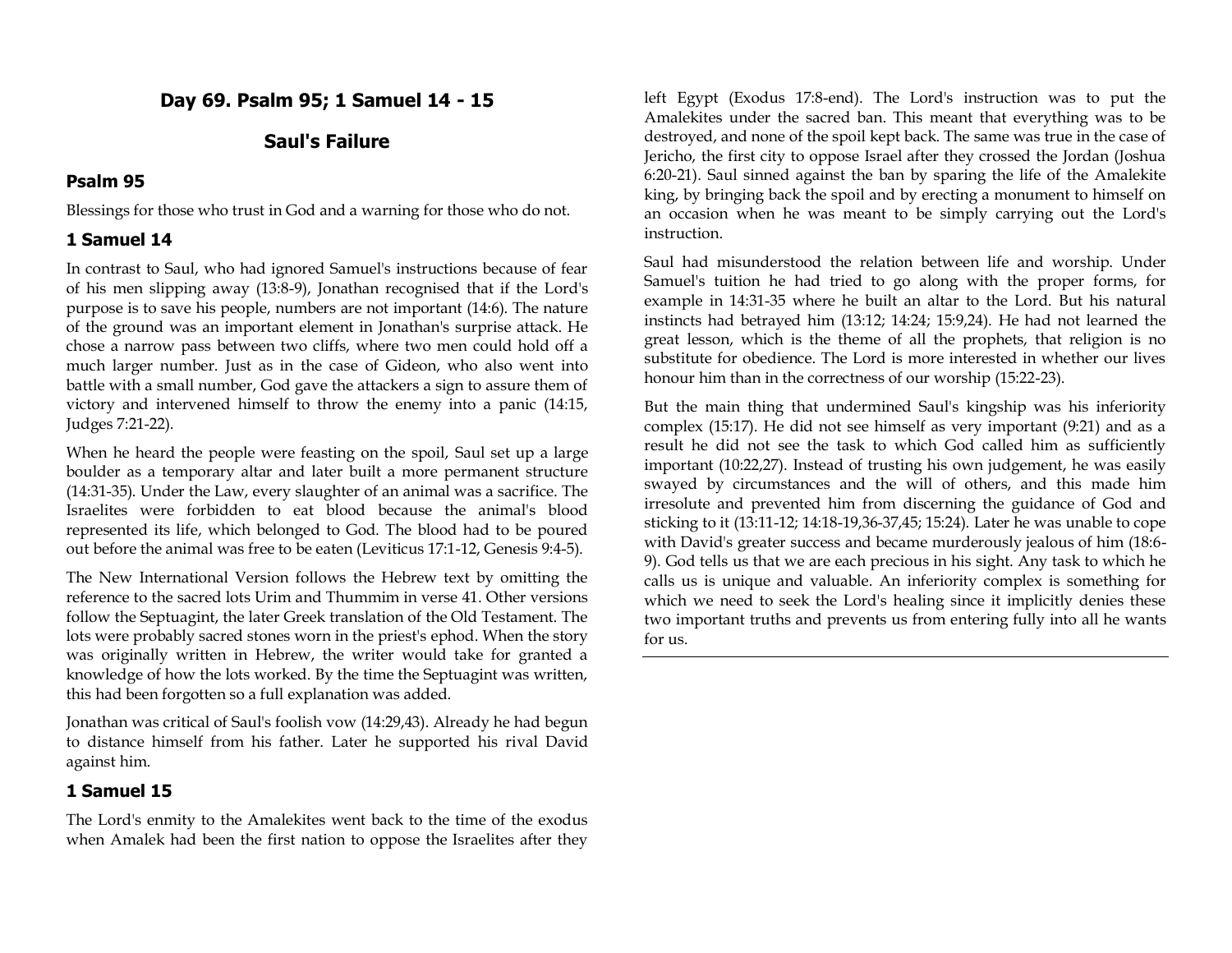**Day 70. Psalm 33; 1 Samuel 16 - 17**

## **David and Goliath**

### **Psalm 33**

A psalm for the harp and ten-stringed lyre. God the Creator and Lord of history brings about his purposes for the peoples, in particular for his own people, who are protected by him personally rather than by their own natural strength.

### **1 Samuel 16:1-13**

The Lord had already told Samuel that he had found a man "after his own heart" to become king in place of Saul (13:14). But Samuel still had to learn that the Lord looks on the heart rather than on the outward appearance (16:7). Eliab had all the attributes which had so impressed Samuel in Saul (10:23-24), but this time he was not the one chosen.

From the time of his anointing the Spirit of the Lord came on David in power (16:13). Like the judges such as Gideon, this would give him confidence in God's help and draw people to him in loyalty. Although secretly anointed, the gift of the Spirit placed David on the path which led to kingship.

### **1 Samuel 16:14-end**

As the Spirit of the Lord came on David, it departed from Saul and in its place came an evil spirit. Here the word "spirit" refers specifically to disposition and not to an indwelling occult presence. Saul's disobedience to the Lord had led to depression and later to fear and suspicion.

Although anointed as king, David came to court as a servant. Like Jesus, he began by serving rather than being served and reminds Christians that whatever our vocation may be, we fulfil it only with the heart of a servant.

#### **1 Samuel 17**

Saul was tall and impressive (9:2) and moreover he and Jonathan were the only ones in the Israelite army with serviceable weapons (13:22). But Goliath was taller and more heavily armed. Bereft of the Spirit, Saul was afraid to fight and faced instead the prospect of slavery with all his people (17:9). He is a picture of Adam, the man who lost his rule through disobedience, and thus of us all. Sooner or later some sin proves too strong for us and will enslave us unless we find the help of another.

The man God sent to take Saul's place was young, untried and unrecognised not only by Saul but even by his own brothers (17:28,55). He put aside the armour Saul offered and went alone with only the weapons of a shepherd and trusting in the Lord. David fought on behalf of the whole of God's people and his victory over Goliath led to the victory of Israel over the Philistines. In the same way, Jesus went to the cross in our place to win for us the victory over sin.

The passage from 17:1 to 18:4 presents an acute problem. In the first place, the story is completely unnecessary. 18:5 follows naturally from the section 16:14-end, with its mention of David's valour as well as his musical ability (16:18) and David's friendship with Jonathan is introduced again in 19:1. Moreover, the passage completely contradicts what comes both before and after. David is at home rather than at court, his brothers appear not to know of his anointing, Saul does not know who he is and the offer of one of Saul's daughters to the man who overcomes Goliath conflicts with the account of how David came to marry Michal in chapter 18. The story was obviously greatly loved and as it was told and retold it may have attracted a number of extra details which do not belong to it, in particular becoming associated with an explanation of how David came to court.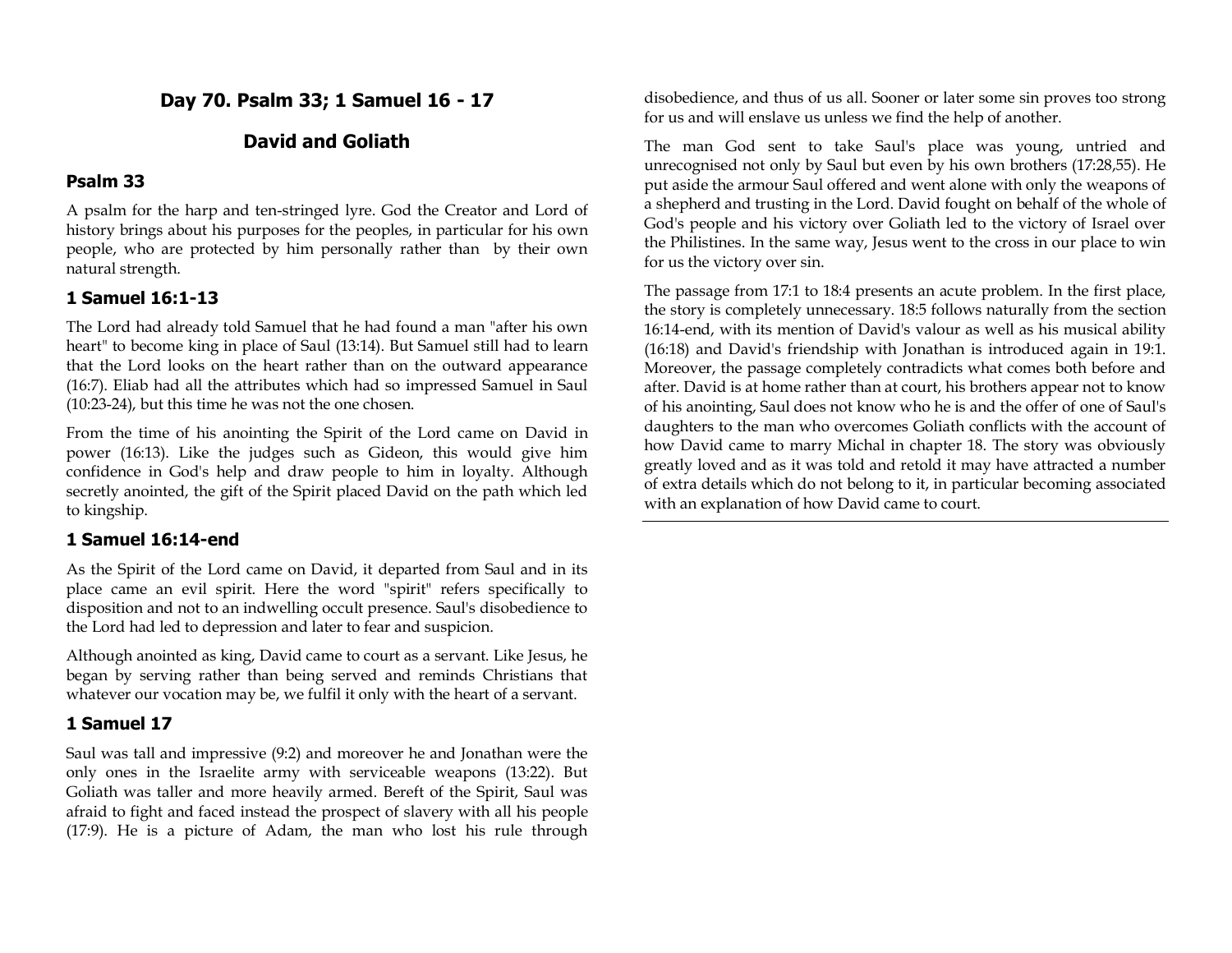**Day 71. Psalm 59; 1 Samuel 18 - 20**

## **The Tragedy of Saul and David**

#### **Psalm 59**

The title given to the psalm links it with the incident in 1 Samuel 19. The writer compares his enemies to packs of dogs roaming the city. The prayer is made by the king and the enemies may in fact be foreign nations.

# **1 Samuel 18 - 20**

After his victory over Goliath, David continued to show the signs that the Spirit of the Lord was with him. He was effective in battle and he won the hearts of those around him. But the more David prospered, the more Saul hated him, and the more he lost the hearts of those closest to him, the women from the towns (18:6-7), all Israel and Judah (18:16), his own daughter (18:20; 19:11-13), Samuel who had anointed Saul king (19:18) and above all Jonathan, his son and heir to the throne (18:1-4; 19:1-5). We may find, when we obey the call of God and see his blessing as a result, that the greatest opposition comes not from the world but from other Christians, those who in some way may be resisting God's will or holding on to positions of power.

Covenant friendship is so rare today as to have been all but lost, even among Christians. Jonathan's response to David appears to be all of a piece with his overall character. He was a brave man who trusted God with his life (14:6). Above all he was loyal. Although critical of his father (14:29-30; 19:2), he was unwilling to disbelieve his promise (19:6; 20:2). When he realised Saul had changed his mind again, he grieved at the injustice (20:34).

But above all Jonathan recognised in David the man whom God had chosen and gave him his unswerving loyalty. After David's battle with Goliath he gave him his sword and other weapons. The covenant friendship was a promise of loyalty for life. By making this covenant with the "house" of David and asking for a promise of loyalty, he was already conceding that David would be the next king (see also 23:16-18). Yet in the end his loyalty to Saul his father cost him his life (31:1-2).

Jonathan is a picture for us of our response to Jesus. We recognise in him the man God has appointed king and give up to him our own right to rule. We yield to him our armour and weapons, our earthly security, give him a promise of life-long allegiance and ask for his protection and loyalty in return. Finally we defend him before others, even our closest friends, while still trying to live faithfully with those who hate him.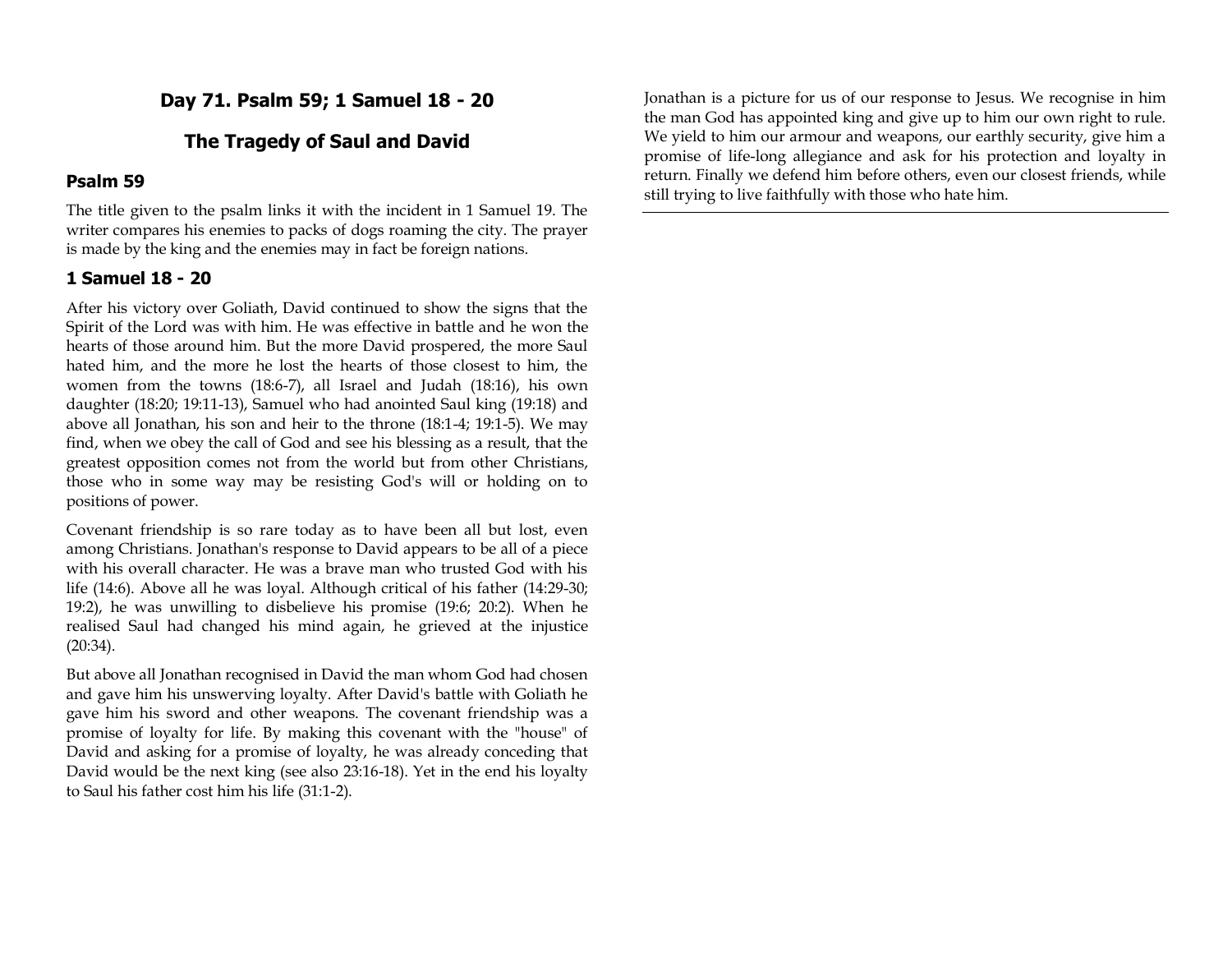**Day 72. Psalm 35; 1 Samuel 21 – 23**

## **Saul's Weakness, David's Confidence**

#### **Psalm 35**

The writer protests his innocence, and prays for God's help and judgement on his enemies. The psalm shows nothing of Christ-like mercy, but it is an expression of genuine feeling. We need not be afraid of "letting off steam" to God, but we can expect him to remind us of Jesus and ask us to pray *for*  our enemies rather than against them.

### **1 Samuel 21 - 23**

Bereft of God's spirit, Saul became weaker and weaker while David grew progressively stronger. After David fled the court, Saul became increasingly paranoid. He could no longer bring himself to call David by name. The name "David" means "beloved" and would remind him that David was indeed beloved by all Israel, including his own son and daughter. From 20:27, he calls him, "the son of Jesse."

The massacre of the priests was another major step away from the Lord. He was still king, and in a position to impose his will, but everything he did from this time betrayed his weakness.

Meanwhile David gradually gained in strength. He began as a fugitive with no protection but his wits. He had to lie to Ahimelech for the food he needed. In Gath, he found Achish becoming suspicious and resorted to feigned madness in order to get away safely.

In exile, David became a "friend of sinners". An outcast himself, David began to attract other outcasts and these formed the beginning of his personal army. During his time in the wilderness, David was attracting an increasingly large group of fighting men and their families. He also had the services of the prophet Gad and after Saul's massacre of the priests he was joined by Abiathar.

Abiathar brought the ephod with him (23:6) and David made use of it straight away. By now David was looking like an alternative king. He had loyal followers, a prophet and a priest. In attacking the Philistines he was beginning to act as king even in exile. Unlike Saul, David displayed strong leadership. Although he listened to his men, he was not swayed by them, relying instead on the guidance of God (23:2-4). And God continued to encourage and protect him, with the visit of Jonathan (23:16-18) and with direct intervention when David was in danger (23:26-28).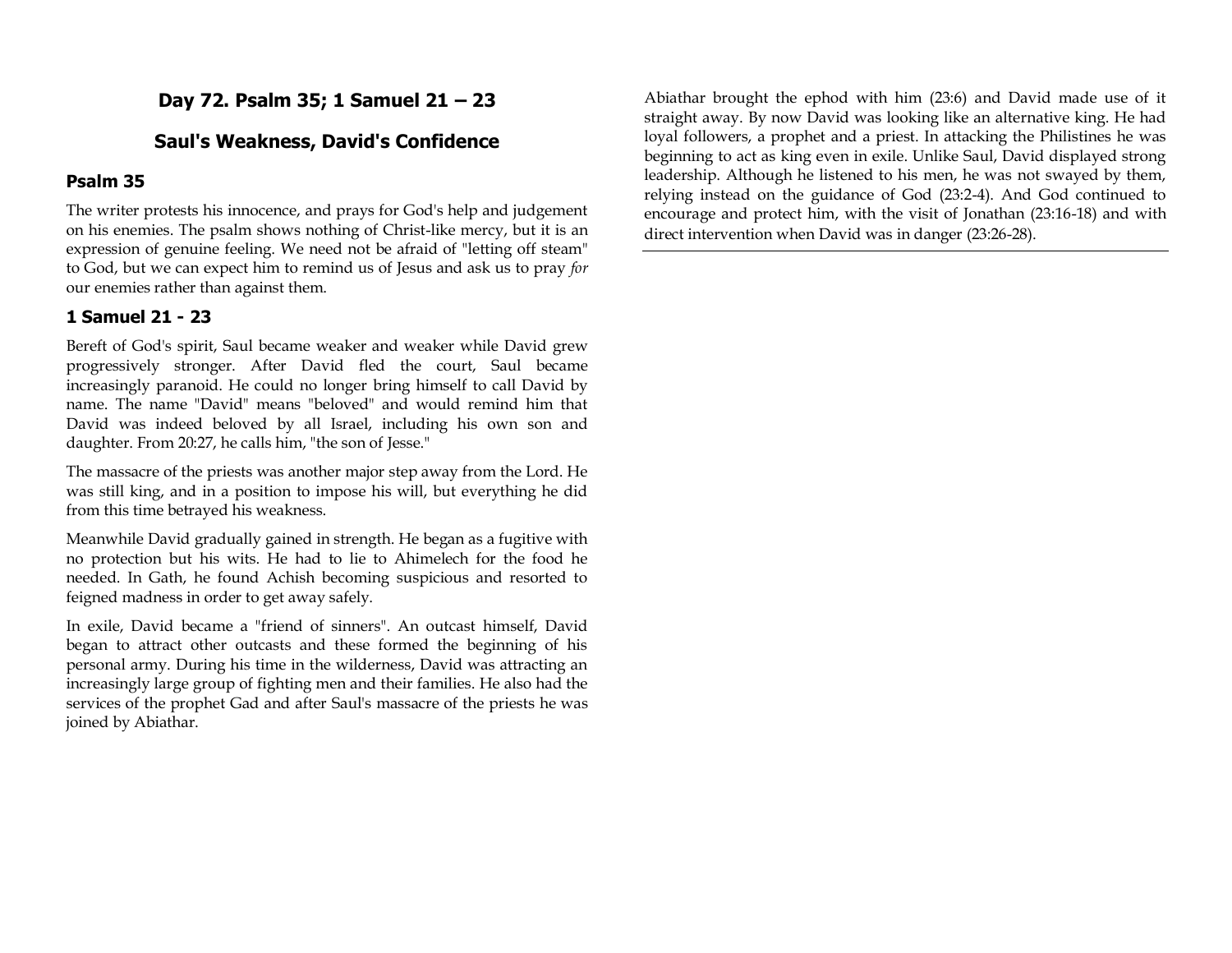# **Day 73. Psalm 54; 1 Samuel 24 - 26**

# **David Spares Saul's Life**

## **Psalm 54**

The psalmist trusts in God to deliver him from his enemy.

### **1 Samuel 24**

In these chapters, David learns to avoid taking revenge and leave the issue to God instead. Psalms such as 31, 35 and 54, especially if written by David himself, illustrate well the struggle in his heart, the fear of the enemy and desire for revenge and vindication. With Saul at his mercy he nearly followed the advice of his men, but on this first occasion something stopped him just in time. Instead he called out to Saul in terms of the greatest respect, calling him "lord," "master," and "father," (24:8,10,11). In the face of David's respect, Saul, easily swayed as usual, answered David by name and called him "my son" (24:16).

Saul also acknowledged David as "more righteous," (24:17). The meaning of "righteousness" in the Old Testament is not simply goodness or adherence to the law, but faithfulness to promises and loyalty to relationships. David was more righteous because he treated Saul with respect as the King. Saul's pursuit of David was unrighteous because it was not deserved. The meaning "right standing" lies behind Paul's use of the word "righteousness", for example in Romans 3:21-26 and Philippians 3:9.

## **1 Samuel 25**

David's encounter with Nabal and his wife Abigail, in which Abigail prevented him from taking revenge on her husband, taught him the meaning of what he had done at En Gedi. David's impulsiveness and hot temper come through clearly at 25:13,21-22 but Abigail stood in his way and in her gracious and eloquent speech assured him of God's protection and looked forward to his coming reign. The little touches in the speech, using a play on Nabal's name (25:25) and contrasting David's enemies to one of his sling-stones (25:29) make it all the more remarkable and effective.

## **1 Samuel 26**

In the next episode with Saul, David deliberately put into practice what he had learned. Nabal's death had taught him that he need only wait till the Lord's time to bring about the death of his enemy (26:9-11,22-24). His purpose was not to take revenge but only to induce Saul to give up the pursuit and in that he succeeded.

David's words in 26:19 offer an interesting insight into the world view of the time. By his reference to sacrifice, David suggests that Saul may be doing God's work by punishing David for some wrong. An offering will placate him and allow Saul to call off the pursuit. Alternatively, Saul may have been swayed by his counsellors who want David out of the way. Israel's territory, from which David is barred by Saul's hostility, is called "the Lord's heritage". Outside this heritage, he is condemned to "serve other gods", since in popular belief if he lived on foreign territory he would need to seek the protection of the gods of that country.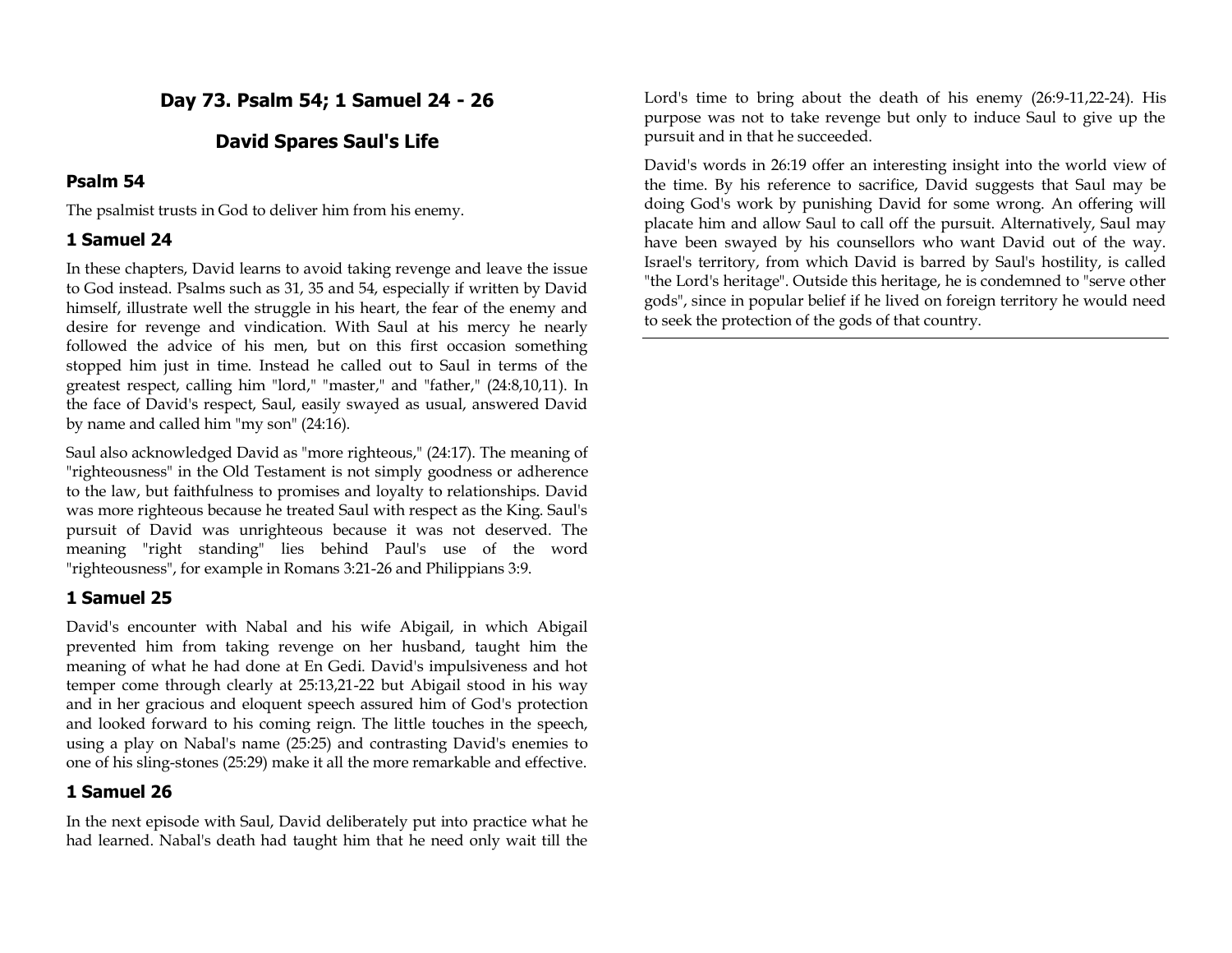**Day 74. Psalm 31; 1 Samuel 27 - 30**

## **The Battle of Gilboa I**

### **Psalm 31**

The prayer of someone in distress, suffering from the hatred of enemies and the distrust of friends and neighbours. Although the present is full of pain, the writer looks back to God's faithfulness in the past and forward to the deliverance he expects in the future.

### **1 Samuel 27:1 - 28:2**

Despite Saul's admission of his foolishness (26:21), David knew how easily swayed he was likely to be and decided he could not trust him. Instead, he took the bold decision to seek refuge with Israel's enemies. Established at Ziklag, David maintained his 600 fighting men and their families by raiding his neighbours. The ruthlessness in battle he later showed as king was already becoming apparent.

However, when war broke out again between Saul and the Philistines, David was in a difficult position. He met the danger by carrying his deception through to the end.

#### **1 Samuel 28:3-end**

As David had foreseen, the time of Saul's death approached (26:10). He met his end abandoned by God and in great fear. His victories had turned to defeat (14:47), he had no answer from priest or prophet, while David had both (28:6, see 22:5, 23:6), and he was in great fear. In his extremity Saul turned to the mediums, whom in better days he had expelled from Israel.

Contact with the dead is forbidden to God's people not because it does not work, but because God has provided better ways of access, through dreams, prophecy and in ancient times through the sacred lots, all of which required trust and obedience. Contact with the dead simply provides knowledge, some of which may be harmful to the person receiving it. Samuel's message was not like a prophecy, warning of consequences to be avoided by repentance and obedience. He simply told Saul of his unavoidable fate.

### **1 Samuel 29 - 30**

David avoided battle through the mistrust of enemies, but on returning to Ziklag another crisis faced him. With his men on the point of deserting, David went to God for the strength he needed (30:6). Often, we receive the grace we need from God through other people, but equally we all need a habit of direct personal communication with God, a relationship with him in the secret place (Matthew 6:6) through which to find both strength and guidance.

As Saul went to his fate David was rescued by God's intervention. The captured Egyptian led him to the Amalekite camp where he found his wives and those of his men still safe. David's powers of leadership were constantly stretched and developed by the task of leading a band of riff-raff and malcontents (30:21-25). After his return he chose the time well to begin cementing support in Judah (30:26-end).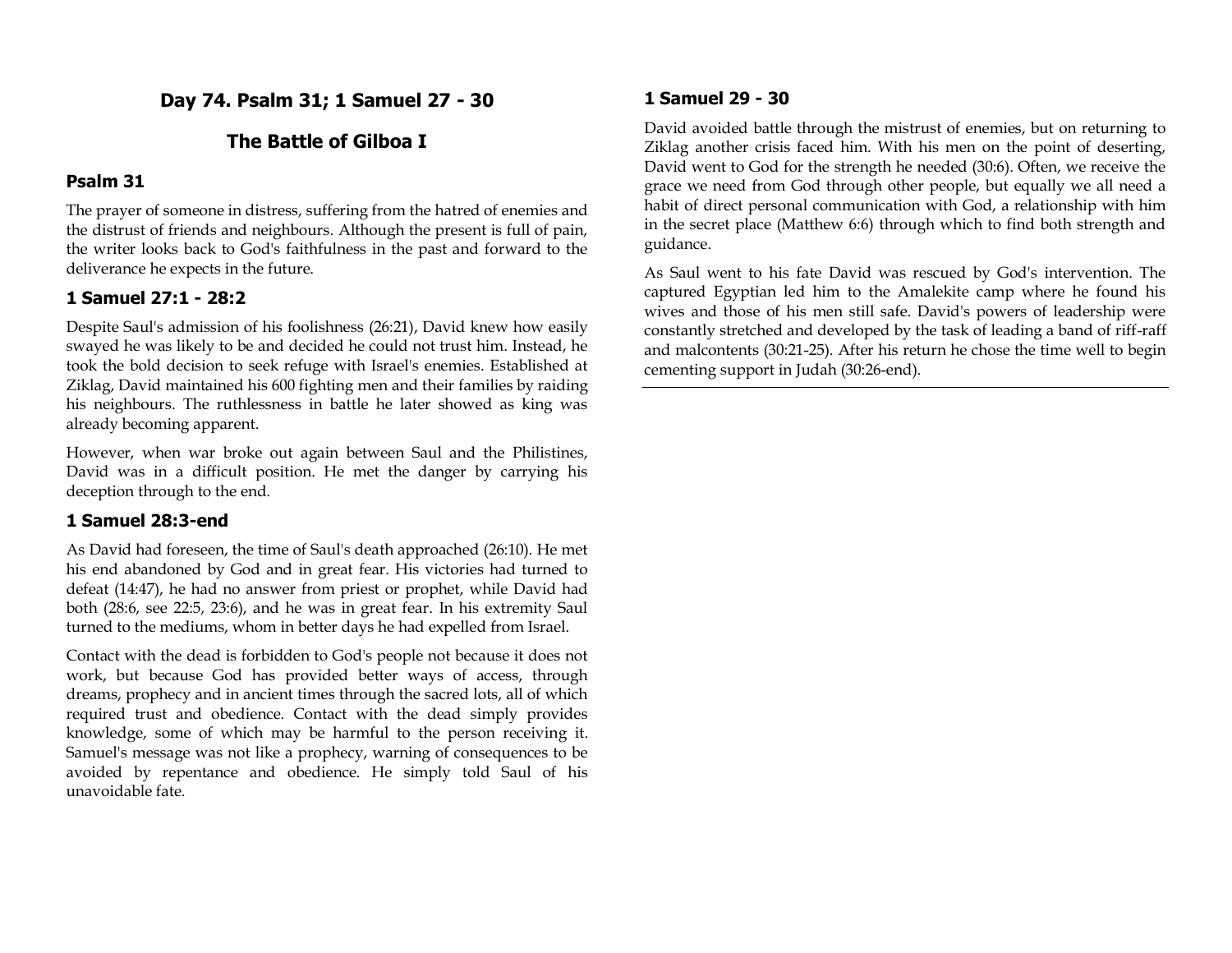**Day 75. Psalm 62; 1 Samuel 31 - 2 Samuel 2**

# **The Battle of Gilboa II**

### **Psalm 62**

Trust in the Lord in the face of human weakness.

### **1 Samuel 31**

Saul's pursuit of David had diverted his attention from the Philistines and allowed them to grow stronger once more. The defeat at Mount Gilboa was a disastrous set-back. It allowed the Philistines to become completely dominant once again and take over a large area of territory in the north. Even after such a disastrous defeat the people of Jabesh Gilead expressed loyalty to Saul by removing his body from Beth Shan. To come to the aid of Jabesh had been Saul's first successful action as king (1 Samuel 11).

### **2 Samuel 1**

In the Hebrew Bible, 1 and 2 Samuel form one book with no break between them.

Saul had forfeited the kingdom when he failed to wipe out the Amalekites. Now an Amalekite claims to have killed him. It would be a tragic irony if this were true but in view of the discrepancy with the account of Saul's death in the previous chapter, it is possible that the man was lying in order to gain David's favour.

Of all the songs recorded in the Bible of which David is the possible author, this is the most likely to be his. It is a moving lament for the deaths of Israel's king and his son. Although composing it and teaching it to the men of Judah may have been part of David's plan for national reconciliation, it is more likely that his emotion was genuine. He had not only learned not to take revenge, but had genuinely forgiven his enemy and was now grieved at his death.

The love for Jonathan expressed in 1:26 has sometimes been remarked on as evidence of bi-sexuality. This misunderstanding is more of a comment on our culture than on the story. Rather than sexual, the relationship of David and Jonathan was one of covenant friendship, something scarcely understood today because of the heavy emphasis on sex in our society.

## **2 Samuel 2**

David began to build up support in Judah and then in Israel. Just as he had had to wait patiently for Saul's death, he now had to be patient again until recognised by all Israel. But during this time not only did Joab rise to prominence but seeds of bitterness were sown which were to have tragic effects during David's reign.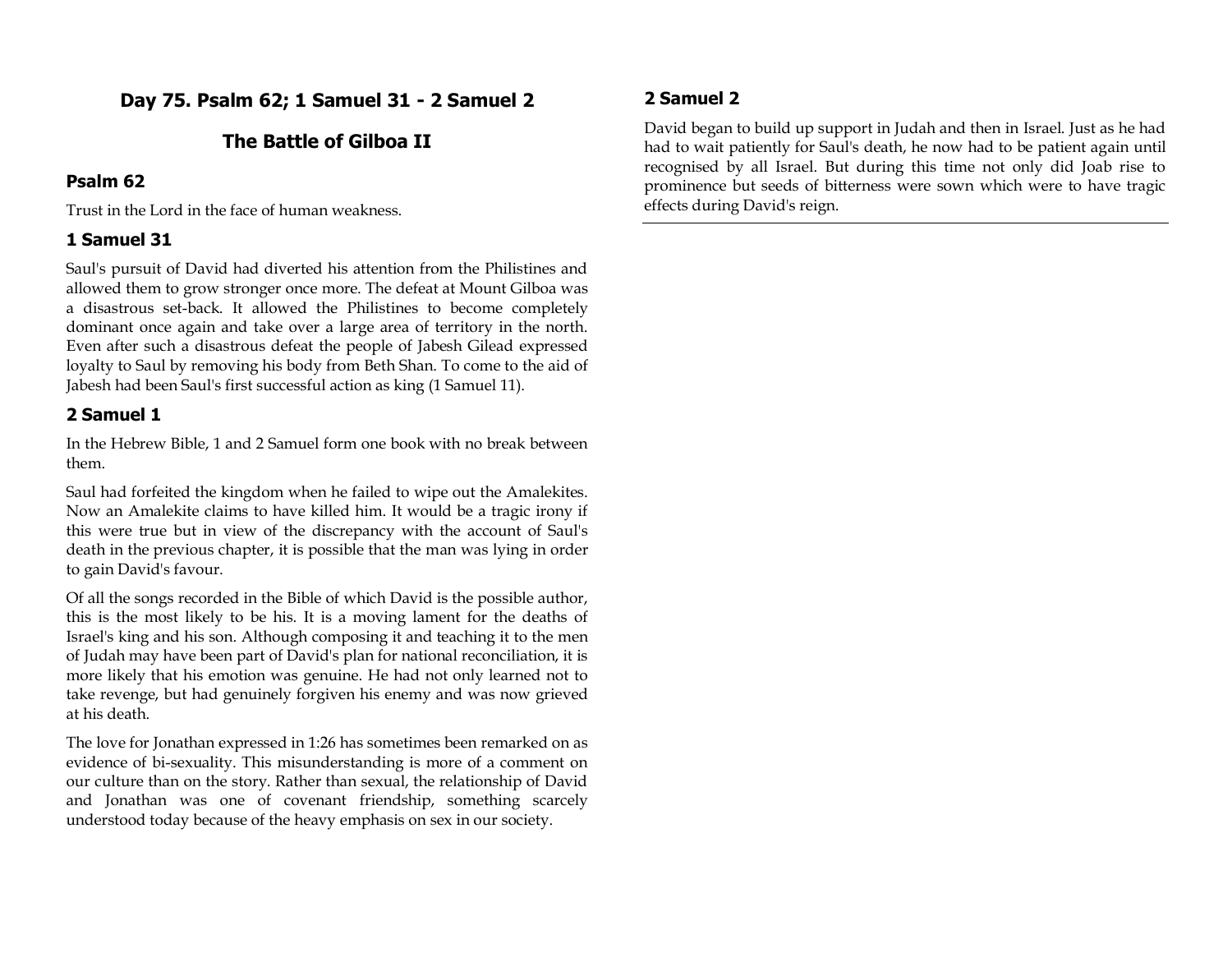**Day 76. Psalm 108; 2 Samuel 3 - 5**

# **David, King of Israel**

#### **Psalm 108**

The second half of the psalm contains the same petition as in Psalm 60 with the same prophecy in reply, but instead of a prayer in time of defeat the opening is a triumphant hymn of praise.

#### **2 Samuel 3 - 4**

Having waited patiently for the death of Saul, David was prepared to wait for the death of Ishbaal or the defection of Israel. (Ishbosheth is a derogatory corruption of the king's name, substituting "bosheth" or "shameful thing" for "baal"). To have fought for the crown of Israel would have risked either defeat or alienating those like Abner who remained loyal to Saul. Instead David waited until he had enough support while consolidating his power in Judah. However, in asking for his wife to be restored, David was exercising the privilege of a neighbouring ruler.

The murder of Abner was a setback, brought about by Joab's bitterness. David's response, to honour Abner and dissociate himself from the murder was the best he could do in the situation. But his failure to confront Joab stored up further problems for the future. Had he opposed Joab and his brother his own army might have been divided and perhaps in his weak position he decided he could not afford to make another enemy. He did not risk having him killed as he killed Recab and Baanah nor gambling on the loyalty of the army by fighting him. But one of David's weaknesses was his failure to confront certain people close to him, in particular his own sons and his cousin Joab, and as a consequence allowed them to become too powerful for him.

### **2 Samuel 5**

This chapter gives only a brief account of the decisive steps by which David established himself as undisputed ruler of all Israel. First, he waited some five years or more (the gap of time between 4:12 and 5:1; see 2:10-11) between the death of Ishbaal and the approach of the elders of Israel.

Although he did not impose himself on the tribes of Israel, one of his earliest actions on becoming king was to consolidate his power over his new kingdom by the capture of Jerusalem. Jerusalem was neither an

Israelite city nor a Judean one, situated close to the tribal boundary between the two and virtually impregnable. By making it his royal city, David gained a base from which he was dependent on neither Judah nor Israel but could rule both. The taking of further wives and concubines and the birth of more sons was another demonstration of power.

The chapter gives only the sketchiest details of the decisive battles in which David defeated the Philistines to make himself the most powerful king in the region. Clearly, these battles took place early in his reign, perhaps before the capture of Jerusalem. The Philistine lords had squandered the advantage they gained after the defeat of Saul by allowing David to consolidate his power unopposed.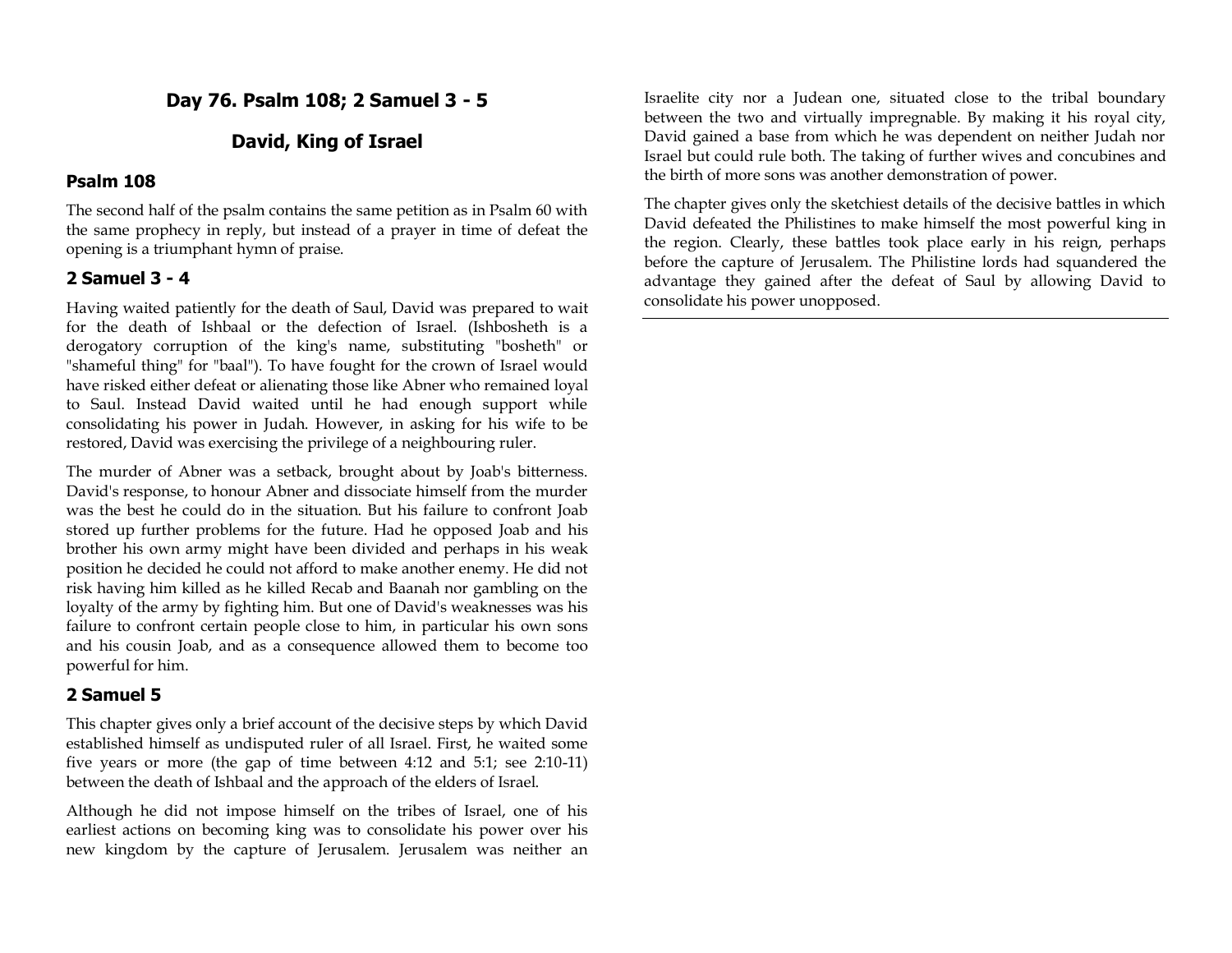**Day 77. Psalm 2; 2 Samuel 6 - 7; Psalms 132; 110**

# **The Lord's Anointed King**

### **Psalm 2**

Israel celebrates in worship the greatness of God's chosen king. He is God's son (2:7) ruling in Zion over all the nations of the earth and overcoming all God's enemies (2:9). His heritage is the Gentiles (2:8; compare 1 Samuel 26:19, where Israel alone is God's heritage). God defends him against the plots of the nations and puts them all in submission to him.

### **2 Samuel 6**

Having made Jerusalem his capital, David's next step was to consolidate its importance by making it the principle place of worship for all Israel. By bringing the ark of God into the city, he established a link between the new monarchy and the old wilderness tradition and made Jerusalem, its court and its worship a focus of unity for all twelve tribes.

The reason for Uzzah's death was probably the way the ark was being carried. It was meant to be carried on poles, emphasising the sovereignty of God (Exodus 25:12-14). Instead, David had it carried on a new cart (6:3-4). 6:8-9 illustrate one of the rapid changes of mood characteristic of David. Angry at first because his will was thwarted, he very quickly turned in repentance.

At the second attempt, the ark was carried (6:13) and David played the role of priestly king, wearing an ephod (see further on psalm 110). Once in Jerusalem, the ark lodged in a tent specially pitched (6:17). The original tent at Shiloh had been destroyed by the Philistines.

### **2 Samuel 7**

This chapter is of vital importance in Israel's history and the development of her future hope. It records the covenant made by God with David and his descendants. The occasion was David's desire to build a "house" for the ark of God. But David was not to build a house for the Lord. Instead, God would build "a house" for David (7:11; the play on words in the passage is quite deliberate). A member of David's family would always rule over God's people, and in each generation the king would be adopted as God's son. This promise is celebrated in Psalm 89:19-37.

To sit before the Lord, as David did in 7:18, was a remarkable thing to do and emphasised his special position. Normally, all God's servants stand in his presence.

## **Psalm 132**

A celebration of Jerusalem as the royal city and centre of worship for all Israel. Verses 6-8 recall the journey of the ark from "the fields" of Kiriath Jearim to its resting place in the sanctuary at Jerusalem. Verses 11-12 recall the tradition of God's promise to David and his dynasty and verses 13-16 a similar promise to Jerusalem itself.

# **Psalm 110**

God's king rules in Zion over all the Lord's enemies. The ancient kings of Jerusalem had also been priests (see Genesis 14:17-20) and verse 4 refers to this priestly role, inherited from the Canaanite kings. This was reflected in the role of the king in worship at Jerusalem (see 1 Kings 8:12-14,54-55 and 2 Samuel 6:13-14,18 and 8:18, where the Hebrew says that David's sons were priests).

The covenant with David was the root of the Messianic expectation. David's dynasty ruled in Jerusalem until the exile in Babylon. After the return from exile, many Jews expected the restoration of the Davidic kingship under Zerubbabel (see Haggai 2:20-end; Zechariah 4:6-10) but this hope was never fulfilled. Instead the hope grew for a new ruler, the "Son of David", who would restore the fortunes of Israel.

Jesus is that ruler, the heir to David's throne and our high priest (see Hebrews 5 - 7), whose heritage is the nations (see Acts 4:25-28 and Revelation 1:5; 11:17-18; 12:5 and 19:11-16, which all draw on psalm 2 for their portrait of Jesus).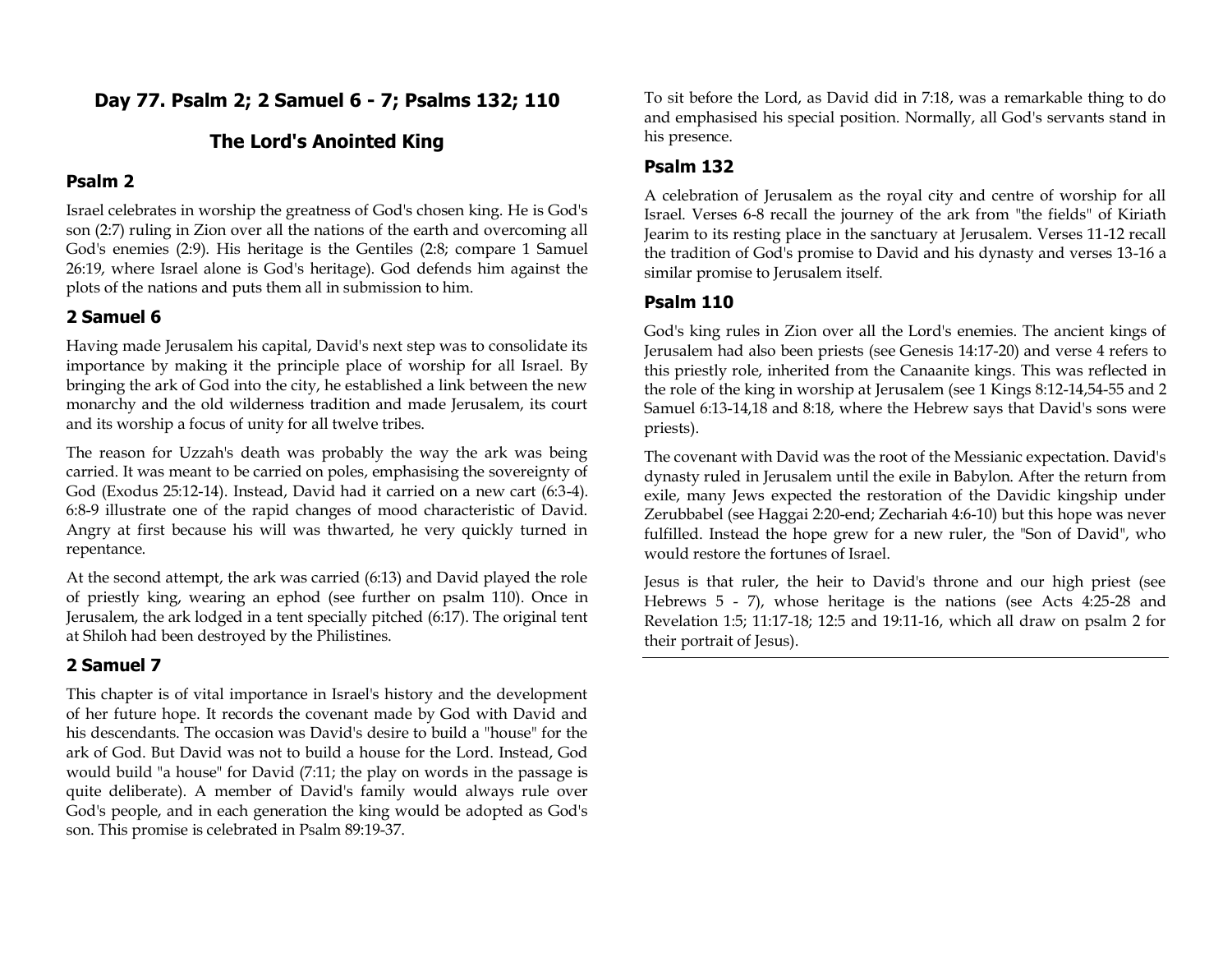# **Day 78. 2 Samuel 8 - 10, 22 (Psalm 18)**

## **David's Empire**

## **2 Samuel 8**

"The Lord gave victory to David wherever he went." (8:6,14) As in chapter 5, few details of the battles are given. The interest of the narrator is simply in the position David established as overlord of the surrounding nations. This eventually became the basis for the Messianic hope, in which David's successor was to rule the nations "with an iron rod" (Psalm 2:7). There is a hint of how David and Joab achieved their remarkable string of successes in the letter between them recorded in 11:20-21. Both were students of warfare and their mutual interest would have inspired each other and provided motivation for even greater success.

Each of the surrounding nations became a vassal state, paying tribute to Jerusalem and in some cases accepting Israelite garrisons. The Philistines and Canaanite inhabitants of Israel were subdued and incorporated into the Israelite state. We have already seen David making use of the tradition of royal priesthood in Jerusalem. The men of Gath, where David had taken refuge before the death of Saul, became a personal bodyguard (2 Samuel 15:18-22).

## **2 Samuel 9**

David had made a covenant of friendship with Jonathan and promised loyalty to the whole of his house. In 1 Samuel 20:14-15, Jonathan had made David promise never to forget him even when all his enemies were defeated. Now that his enemies were indeed defeated, David could spare the time to remember his promise. The account of how Mephibosheth had become lame is in 2 Samuel 4:4.

## **2 Samuel 10**

As overlord of the surrounding nations, David faced the problem of revolt. Nahash, the father of Hanun, was the king who attacked Jabesh Gilead and was defeated by Saul, which may explain his "kindness" or "loyalty" to David, although 8:12 mentions the defeat of the Ammonites and the dedication of their treasures.

## **2 Samuel 22 (Psalm 18)**

A victory psalm, attributed to David and reflecting his position as overlord (22:44-46). David gives God the credit for his victories and thanks him, as he had dedicated the plunder from the battles to the Lord (8:11-12). He pictures God as a rock and a fortress, a place of refuge in a battle (Psalms 62:1-2,6-7; 144:1-2). He sees God as the one who gives him both strength and skill for war and protects him in battle (22:33-37).

22:8-16 describe the approach of the Lord in conventional terms known as "theophany" or "God's appearance" (compare Exodus 19:16-19; Psalm 77:16- 18; Isaiah 64:1-3). In verse 11, he uses the cherubim, the winged creatures surrounding his throne, as mounts. Verse 20 gives a picture of God's deliverance as a spacious place, an image of rest and relaxation (the same image is used in Psalm 66:12 where N.I.V. translates "a place of abundance").

2 Samuel 22 is repeated in Psalm 18, where the verse numbering is one verse different.

# **The Succession Narrative**

# **2 Samuel 11 - 20, 1 Kings 1 - 2**

This is the name given to the account, in the chapters which follow, of the disputed succession to David's throne. It is a major source for the Deuteronomic history, but unlike most of the other sources it is not a compilation but a unity. It may have been written at the court of Solomon to explain why Solomon, one of David's youngest sons, succeeded him as king and to justify the killings with which his reign began.

The story shows us how the various potential successors to David, his three eldest sons and the representatives of the house of Saul fell one by one to give way to Solomon, the one whom the Lord loved (12:24-25; 1 Kings 2:15). With Solomon came a palace revolution, in which both the army leadership and priestly dynasty changed hands.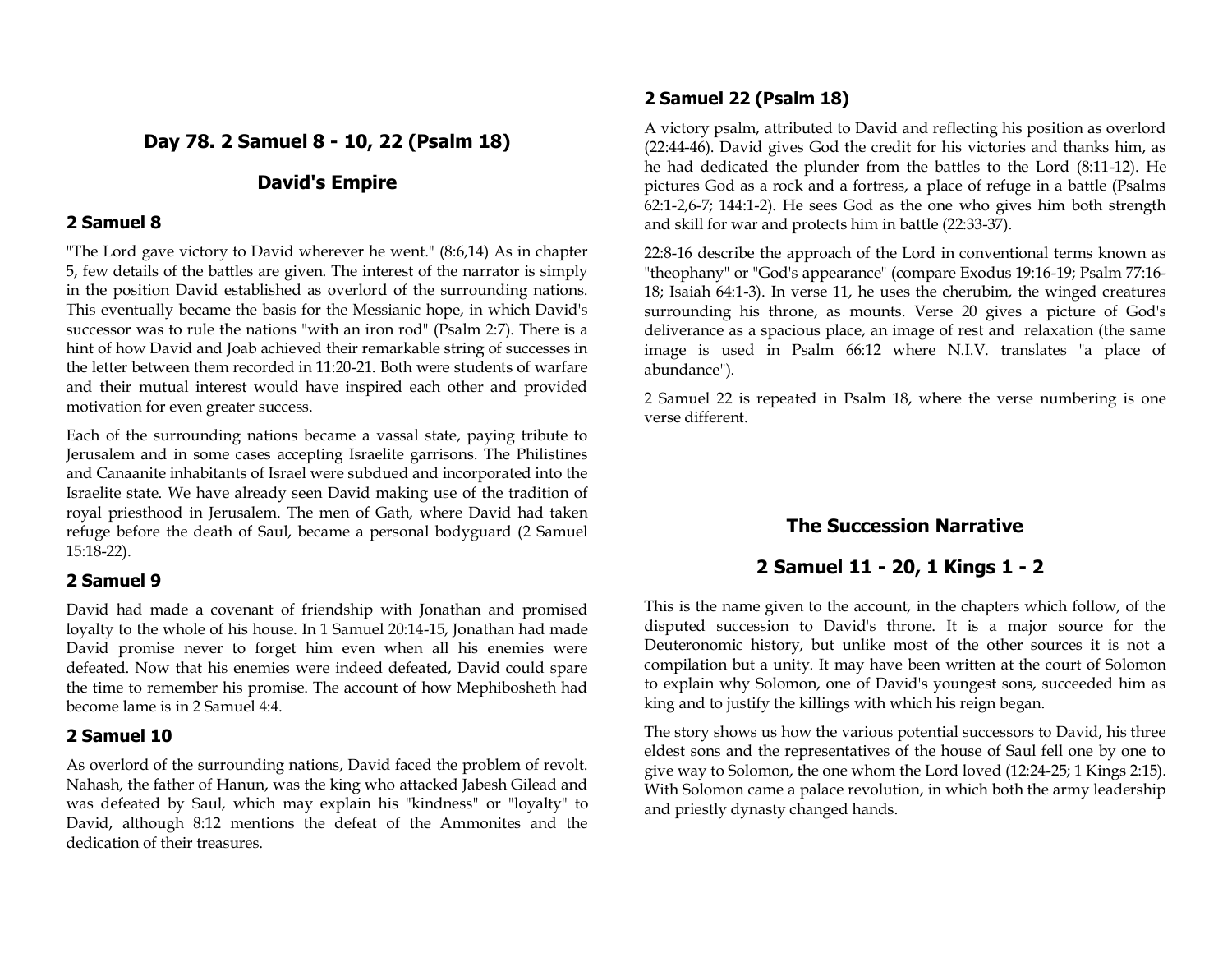One of the most striking features of the story is the secular viewpoint of its author or authors. Religious objects like the ark of the covenant play little part and there is no miraculous intervention from God at any stage. There are only three passages which tell us directly what God was doing: 2 Samuel 11:27, 12:24 and 17:14. 17:14 is the answer to David's prayer at 15:31 followed by his meeting with Hushai at the place where "people used to worship God" (15:32). Nevertheless, God is clearly at work, bringing about his purposes through human affairs and human decisions. In particular, Nathan's prophesy (12:9-12) shows that the turmoil in David's family is to be explained as the penalty and consequence of his sin with Bathsheba.

Another feature of the narrative is the depth of character study. David, his sons, Joab and others are shown as rounded characters with strengths and weaknesses. Minor characters like Ahitophel and the wise woman of Tekoa are convincingly portrayed. It is the motives, passions and clashes of interest between the main characters that supply the dynamic of the story.

## **Day 79. Psalm 32; 2 Samuel 11 - 12; Psalm 51**

## **David and Bathsheba**

#### **Psalm 32**

The difference between a repentant spirit and a bitter spirit. If we fail to acknowledge our sins, we deceive ourselves, but when we do confess God forgives us and cleanses us (1 John 1:8-9). To refuse to acknowledge our sin is to be like being a wayward donkey, which cannot be ruled (32:8-9) and to store up bitterness and sorrow (32:3-4).

#### **2 Samuel 11 - 12**

Abraham, Joseph, Moses, Aaron, Gideon, Samuel and now David: the Bible never idealises any of its characters. All are shown with their faults and failings. Here, David, the man whom God had honoured more greatly than any of his people so far, sins the most grievously. Because of his position as leader David was *more* rather than less vulnerable to temptation. On this occasion he was open to temptation because he was in the wrong place; he had stayed behind while the army was at war (compare 11:1 with 11:11).

What began with sex, quickly led on to the abuse of power. Although he knew that he was a murderer, David had kept Joab as his commander. This gave him the means to try to cover up what he had done and to arrange the murder not only of Uriah but of the others killed needlessly with him. However, since Joab knew what David had done, it also put David into Joab's power, and he was not slow to remind him of it (12:28).

Nathan's story is an example of a parable from the Old Testament, a story which points the finger at the listener as Jesus' stories did. David was able to respond because he was fundamentally just. 12:10-14 point up the difference between the guilt of sin and its consequences. Although David was forgiven, the consequences of his wrong-doing would endure and entangle not only his own family but the whole nation.

David's response to the death of his child demonstrated his penitent attitude. He looked for mercy but recognised his own responsibility for the tragedy.

#### **Psalm 51**

Traditionally assigned to David at this moment in his life, the psalm portrays the agony of knowing oneself guilty and the joy of knowing oneself forgiven. The penitent asks for purity of heart and steadfastness of spirit. The Holy Spirit in Old Testament terms is that which keeps the penitent in the way of holiness and supplies the inner willingness to keep God's law (51:10-12). A "broken spirit" means not a character destroyed but a spirit of brokenness before God. This is more acceptable in his sight that outward religious performance (51:17). David's sin had put the whole nation in jeopardy, so a personal prayer ends with a prayer for a rebuilding of the nation (51:18-19).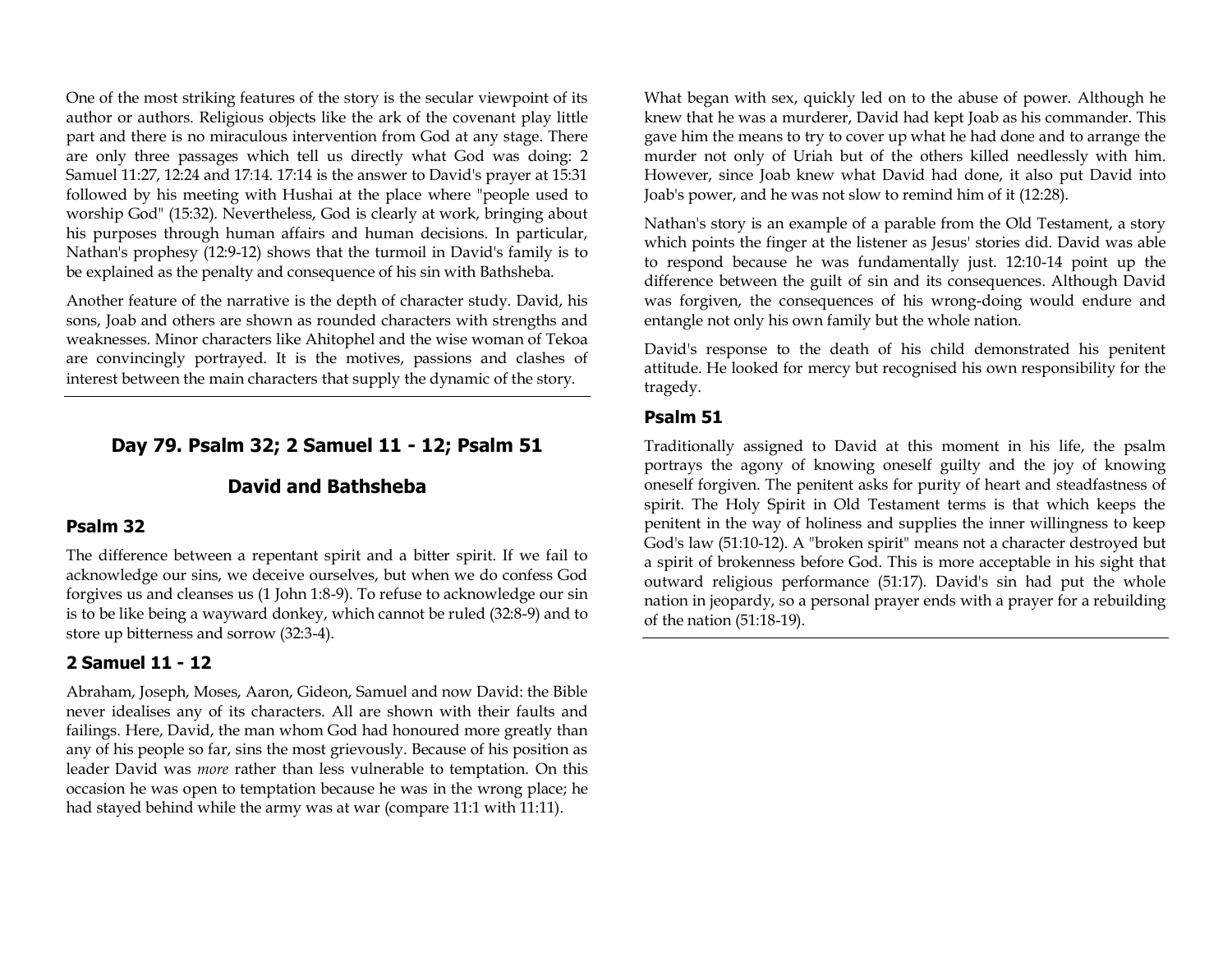**Day 80. Psalms 9, 10; 2 Samuel 13 - 14**

# **Amnon and Tamar**

#### **Psalms 9, 10**

In the Septuagint, the Greek translation of the Old Testament, these psalms are treated as a single psalm. Together, they form one of several acrostic psalms, whose verses begin with successive letters of the Hebrew alphabet.

The psalms celebrate the Lord the righteous Judge. In Psalm 9, he judges the surrounding nations and brings destruction on those who unjustly attack or persecute Israel's king. In Psalm 10 he defends the weak and those with no one to stand up for them against the callous wicked, out for unjust gain and with no fear of God to hold them back.

This picture of God as just and defender of the weak forms the background against which the drama within David's household was played out.

### **2 Samuel 13 - 14**

Some time passes, enough time for Solomon to grow to manhood, but eventually the consequences of David's sin begin to work themselves out in his own family, as Nathan predicted (12:10-12). As David had fallen victim to lust and taken the willing Bathsheba, Amnon now also falls victim to lust and rapes the unwilling Tamar. The change of infatuation to hatred (13:15) often follows a rape of this kind. Having exerted his power over Tamar, Amnon now despised her.

David had tried trickery to make Uriah think himself the father of David's child (11:6-13) and Absalom now gets his revenge on Amnon through trickery and murders him, as David had murdered Uriah. Amnon was David's first-born and heir to the throne; Absalom escaped to the protection of his maternal grandfather (13:37; 2 Samuel 3:2-3).

In the face of the worsening situation, David was weak and irresolute. He was furious at Tamar's rape but took no action (13:21) then forgot Absalom's hatred of his brother (13:25-27). Instead of reacting firmly to the crisis at Absalom's revenge, he went to pieces (13:30-31).

The wise woman's fictitious law-suit was a parallel to Nathan's parable, but this time it expresses Joab's cunning rather than God's judgement and mercy. Instead of being moved to repentance, David was shamed into giving way. Although he allowed Absalom to return, the two were never fully reconciled and Absalom's sense of grievance went on festering (14:25 end). David's inability to control the situation was the result of his previous failure and also his poor discipline and weakness towards his sons (13:21; 18:33; 1 Kings 1:5-6).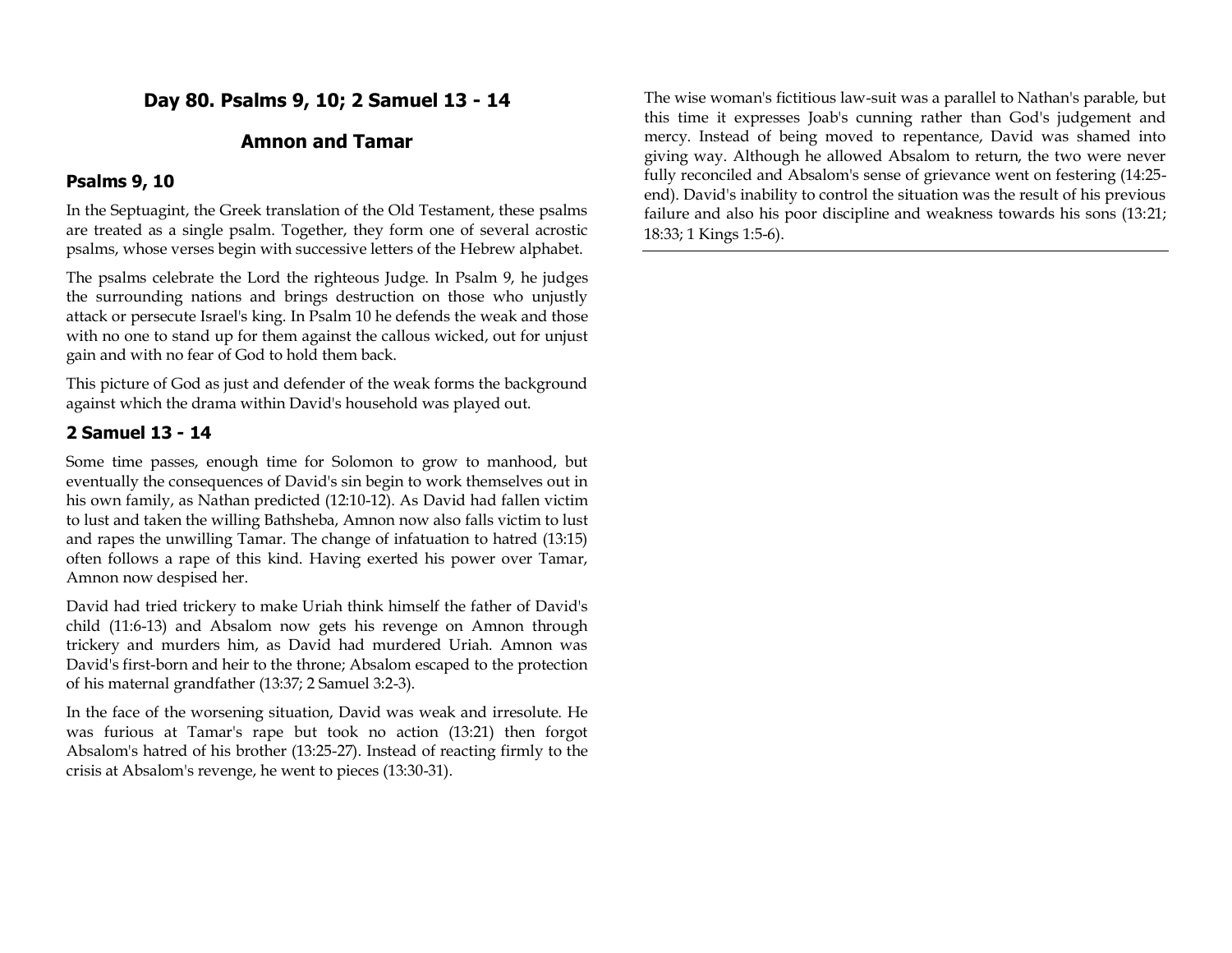# **Day 81. Psalm 4; 2 Samuel 15:1 - 17:23**

## **Absalom's Rebellion**

### **Psalm 4**

An evening prayer for help in time of distress.

## **2 Samuel 15:1 - 17:23**

The account of Absalom's rebellion shows how one man's sin, especially that of a leader of God's people, will affect and can engulf those close to him.

Absalom had waited for two years for the opportunity to take revenge on Amnon; now he waited patiently for four years, building up support and planning his rebellion against his father. Meanwhile David, in keeping with his neglect of his sons, continued to allow Absalom's sense of grievance to fester without apparently noticing what was going on. When the rebellion came, Nathan's prophesy came true as Absalom took his father's concubines (12:11-12; 16:20-22).

The departure of the king from Jerusalem forced many of the leading citizens to make a choice. The first to offer his loyalty was Ittai the Gittite, a Philistine and a soldier. When the son of David died on the cross it was a Roman soldier who first recognised who he really was (Mark 15:39).

Against Saul, David had had to learn to commit his cause to God. When driven from his throne, he did the same thing. He was ready to oppose Absalom, but not the Lord, so he sent the ark back into the city and allowed Shimei his chance to curse (15:25-26; 16:11-12), trusting in the grace of God to vindicate him if he chose. Nevertheless, David's trust in God did not prevent him doing what he could to frustrate the rebellion. Having sent the priests back into the city, the meeting with Hushai made him think of them again as potential messengers.

Ahithophel had been David's trusted counsellor, but he was also the grandfather of Bathsheba (2 Samuel 11:3; 23:34). No explanation is given for his defection, so we can only conjecture that his trust in David must have been shaken by the murder of Uriah and that he had not forgiven or put things right with the king. However, in deciding to throw in his lot with Absalom, Ahithophel found himself opposed by God. At this key moment, the veil is lifted to show whose side the Lord is on. David's prayer was answered by his meeting with Hushai "at the place where God was worshipped" and Hushai went on successfully to frustrate Ahithophel's counsel (16:23, 17:14). Ahithophel had made his choice but his disloyalty had failed to bring its expected reward and as a result he lost everything he most valued. His is another of the personal tragedies to result from David's unthinking sin.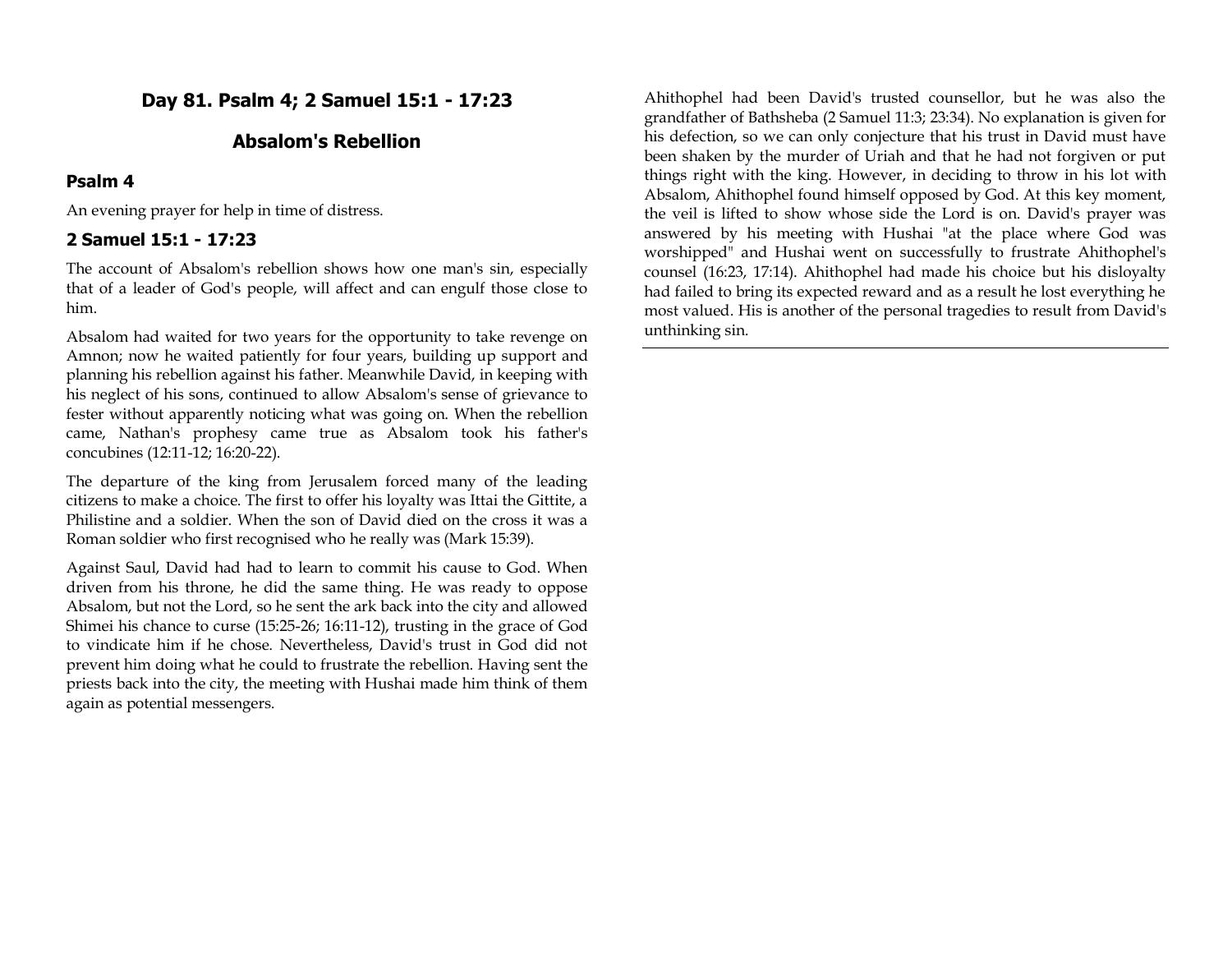# **Day 82. Psalm 3; 2 Samuel 17:24 - 19:end**

# **The Defeat of the Rebellion**

# **Psalm 3**

A morning prayer of trust in God for help against enemies.

# **2 Samuel 17:24 - 19:end**

The second of the possible successors to David is removed. Amnon was the first-born and Absalom the son whom David loved. His death was a further step towards the eventual accession of Solomon, the one whom the Lord loved (12:25).

The self-interest of Joab presents a contrast with the generosity of the others, such as Barzillai, surrounding the king. It reminds us that it is quite possible to serve Christ out of self-interest, or to occupy a position of influence in the Church and to be more concerned to retain that influence and power than to serve God. Joab's influence thwarted David's desire for reconciliation and divided his supporters and that is just what happens today: the person more concerned with their own position than with serving God has to exclude those who are more genuine in their desire to serve Christ, setting up cliques and causing bitterness and division in the Church.

Again David gave way to his men instead of following his own inclination. The priests with the ephod, which he normally consulted when he was unsure of something, had been left behind in Jerusalem. On a previous occasion when he had stayed behind instead of going out to fight, he had succumbed to temptation (11:1-4). This time he was unable to prevent Absalom's death.

David's meeting with Shimei, Ziba and Mephibosheth was important for the future of the tribe of Benjamin and helps to explain the diminution of the influence of the family of Saul which led to the eventual inclusion of Benjamin in the kingdom of Judah. Mephibosheth was ready to concede his land, which was Saul's inheritance, to Ziba, and professed his loyalty to David. The sequel shows that David did not really intend to forgive Shimei, but was merely making a stand against Abishai, to prevent him being the one to kill Shimei (see 16:9-10; 1 Kings 2:8-9).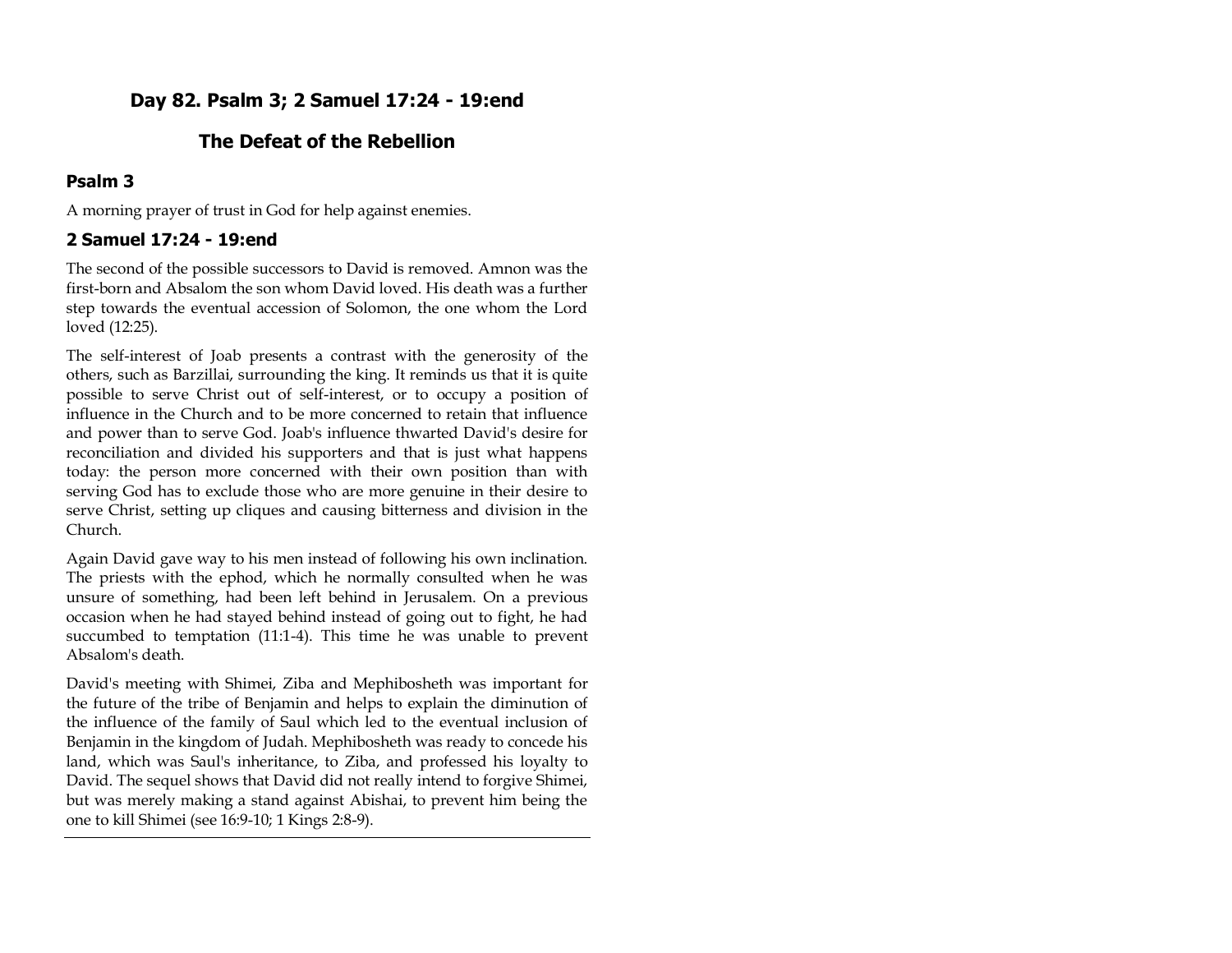**Day 83. Psalm 6; 2 Samuel 20 - 21, 23:8 - 24:end**

# **David's Later Years**

### **Psalm 6**

Brought low by the hostility of others, the writer recognises the discipline of God in his trial, prays for deliverance and puts his trust in the Lord.

# **2 Samuel 20**

David again fails to displace Joab as commander and this time Amasa is the victim.

At the beginning of his reign David was able to wait patiently for the Israelite tribes to accept him as king. This time he had to quell a rebellion by force. One of the results of Absalom's rebellion was to rekindle the tension between Judah and the other tribes, which eventually resulted in the division of the kingdom.

# **2 Samuel 21:1-14**

According to Israel's Law, the shedding of innocent blood polluted the land and demanded atonement (Numbers 35:33-34). In addition, the Gibeonites were a special case, being protected by Joshua's oath (Joshua 9:15-20). Apparently, this was another case where Saul's idea of God's will had been misguided (21:2). Although he had to give up some of Saul's descendants, David had to save the descendants of Jonathan because of his own covenant with Jonathan (1 Samuel 20:14-17).

Did God really demand the death of seven of Saul's family? At that time, Israel had a certain understanding of God's pattern for social life under which blood revenge was commonly accepted as a way of securing justice. Undoubtedly, this understanding was based on genuine insights into God's character. So either God did directly order their deaths to maintain the consistency of what he had taught Israel up to that time; or else this was the way the priests and prophets understood the guidance they received. However, Israel's current understanding was also a stage in a learning process which eventually gave them a much clearer picture of God's mercy as well as his justice.

## **2 Samuel 21:15-end, 23:8-end**

A reminder that the battles against the Philistines continued well into David's reign.

Was it Elhanan who killed Goliath (21:19) or was it David? Some scholars think the exploit was really Elhanan's and that the story was later attached to David. There is no simple answer.

# **2 Samuel 24**

This story is extremely important because it explains the site of the Temple in Jerusalem. The threshing floor of Araunah became a holy place because there God accepted sacrifice, answered prayer and spared the land (24:25). Verses 18 to 20 show that the site was "up": the present Temple Mount.

David's action was sinful because it was a change from the old holy war to a warfare based on tactics and royal control. The census also included more than the "twelve tribes of Israel", but also several of the Canaanite settlements incorporated in David's empire. But why was it God who incited David to sin (especially in view of James 1:13 and compare 1 Chronicles 21:1, a later rewriting of this text in which Satan is held responsible)? One possible explanation is that if the incident was the cause of the foundation of the Temple, God must have been behind it. And in a deeper way, Satan is not outside God's control; evil and its results do fall within his providence. Whether 70,000 die or 7 are hanged, the problems of sin, mercy and punishment are the same.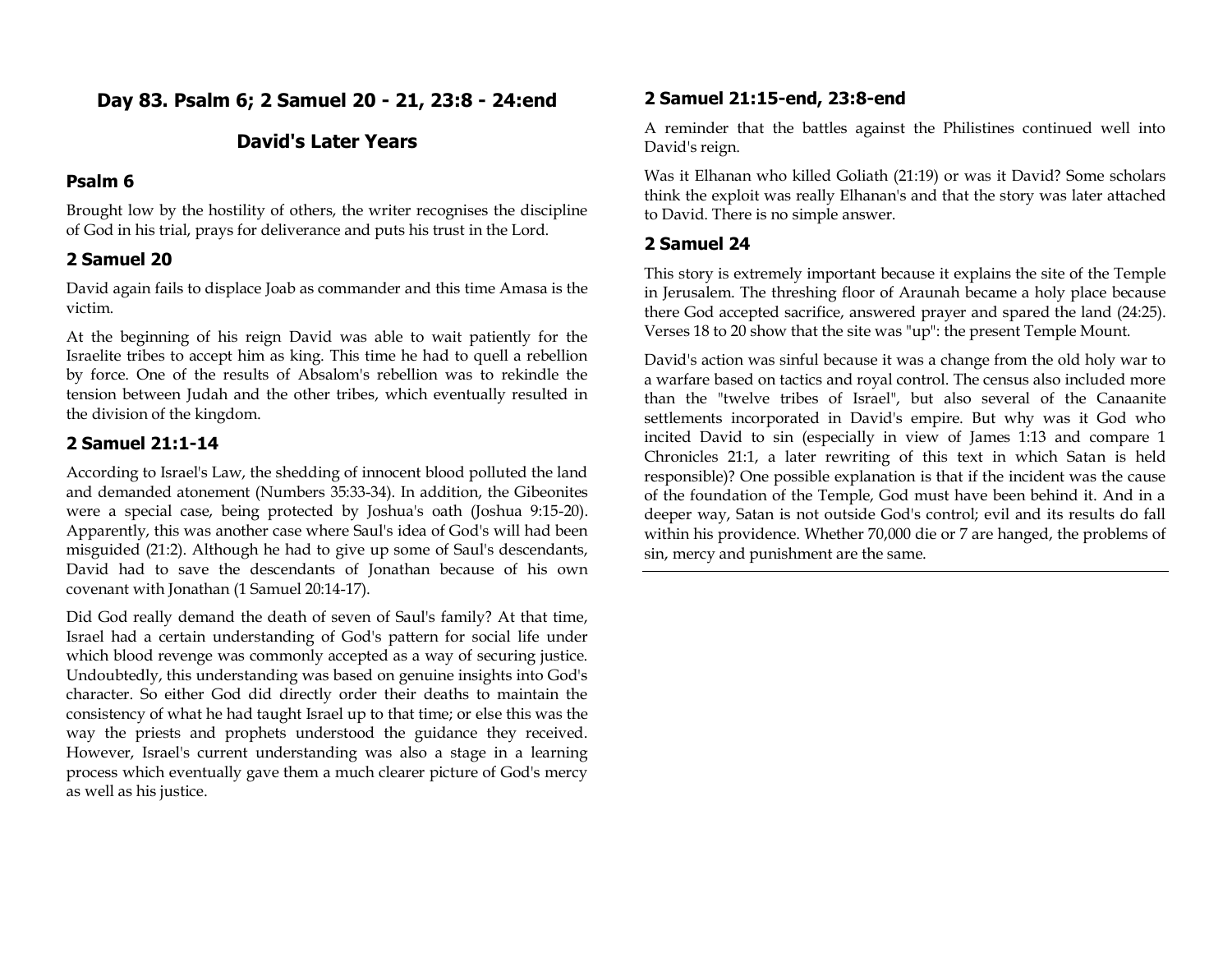# **Day 84. 2 Samuel 23:1-7; 1 Kings 1 - 2**

## **The Succession of Solomon**

### **2 Samuel 23:1-7**

A prophesy summarising David's reign. Verses 1b-3a introduce the prophecy by describing the position of the man who gives it (compare with Balaam's prophecy, Numbers 24:3-4). Two images describe the blessing of David's rule, sunrise on a cloudless morning and the sparkle of new grass after rain. He himself is right with God because of the covenant (23:5) and the people share in the blessings of this righteousness (23:3). The wicked are like thorns which have to be dug out of the ground with a long-handled iron tool (23:6-7).

### **1 Kings 1 - 2**

The last act of the drama of Solomon's succession. Up to this point, Solomon had been completely in the background while first Amnon and then Absalom had been removed from the succession. We have not even heard of David's oath to Bathsheba (1:13,30). But Nathan the prophet had been watching for the fulfilment of the Lord's word and was ready to act when necessary (1:11-14, see 2 Samuel 12:24-25). Even Adonijah conceded that it was the Lord who secured the kingdom for Solomon, and his words in 2:15 sum up the view of the whole "Succession Narrative" from 2 Samuel 11 onwards.

David's advice to Solomon on taking the throne is very similar to the words of the Lord to Joshua (Joshua 1:6-9): "Be strong; keep the Law; and you will prosper (2:2-3)."

The new reign was an opportunity to complete the unfinished business of the old one. Moreover, Solomon needed to secure his throne by removing the supporters of Adonijah from positions of influence and replacing them with men loyal to himself. He achieved this with both wisdom and ruthlessness. The removal of Abiathar fulfilled the prophecy of 1 Samuel 2:30-end about the fate of Eli's house. Zadok became the first of a new dynasty of the priesthood, with Abiathar's descendants reduced to a subordinate position for the rest of the monarchy. The death of Shimei finally removed the threat from the house of Saul.

Today's reading, and the succession document as a whole, are realistic about power. In fact, the whole document might be taken as a study in the use and abuse of power. It begins with David's power to act justly being compromised when he succumbs to sexual temptation and then tries to evade the consequences. It reaches a conclusion with power placed in the hands of the new king God had chosen and with Solomon taking influence away from those who had been compromised by the faction-fighting of the previous reign and placing power in the hands of those he could trust. Power needs both to be in the right hands and to be rightly used.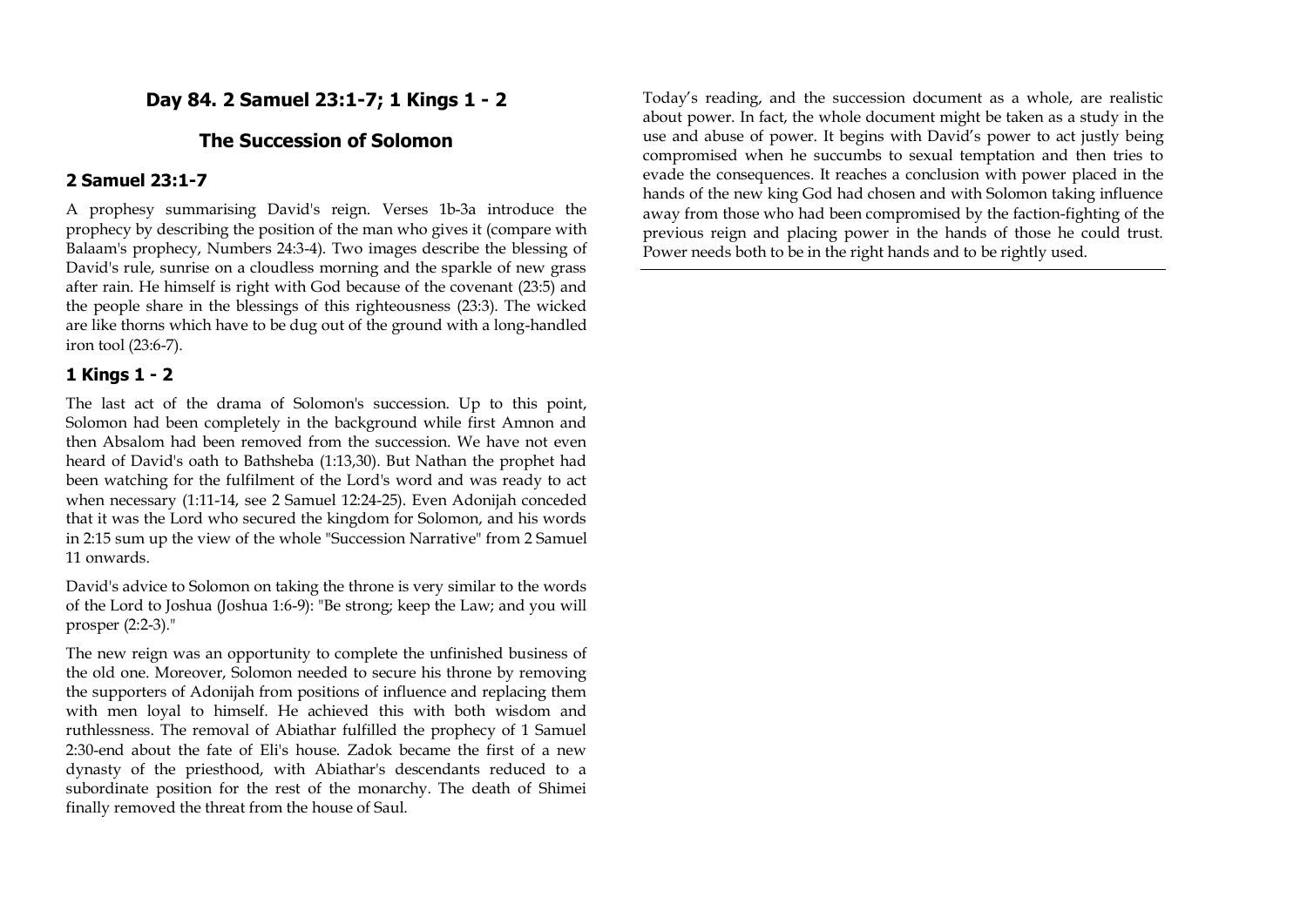# **Day 85. Psalm 101; 1 Kings 3 - 4; Psalms 72; 45**

## **The Golden Age of Solomon**

### **Psalm 101**

A king's promise.

## **1 Kings 3**

At the start of his reign, Solomon was faced with the choice of whether to use his new authority for himself or for the benefit of the people he ruled. Like both Joseph before him (Genesis 39:2-6,20-23) and Jesus after him (Mark 10:42-45), his choice was to become a servant for the benefit of those under his authority. Those who follow Jesus should be revolutionary in their exercise of power, by using it as a means to serve others.

The sequel to Solomon's choice illustrates two other important principles. First, the blessings of God come when we are not looking for them. If we set our hearts on the blessings God can give, they become idols to lead us away from him. Second, that when we serve God with the right attitude, others participate in the blessings we enjoy.

Solomon's wisdom was legendary and is illustrated by the folk-tale of the two prostitutes. This shows him exercising a combination of insight, shrewdness and tact which penetrates to the real motives of the petitioners and by doing so results in a true judgement.

# **1 Kings 4**

Nathan had been one of Solomon's chief supporters in his bid for the throne. It is not surprising to find two of his sons given top jobs (4:5).

The twelve fiscal districts did not completely ignore the tribal boundaries, but neither did they stick rigidly to them. They also incorporate Canaanite towns such as Megiddo and Bethshan. Solomon boldly imposed a centralised administrative system on top of the original tribal confederacy.

Much of Solomon's wealth was due to the way he was able to dominate the trade routes through Palestine and across the Mediterranean (10:14-15,22). This wealth allowed him to maintain a standing army (10:28-29) and to establish a sophisticated centralised administrative system to supply his

elaborate court. Solomon's reign was looked back on as a Golden Age, summed up in the phrase, "each man under his own vine and fig-tree" (4:25), an age of plenty, peace, harmony and justice.

# **Psalm 72**

This psalm celebrates the blessing of peace, "shalom", which springs from the just and righteous rule of the king. It was sung at the moment the king was enthroned and presented with the book of the Law which was to guide his actions. As he receives it, the people pray that God will give him a spirit of justice by which to interpret it and "righteousness", the knowledge and discretion to remain true to every social obligation.

Ruled by such a king, the people enjoy "shalom," that is ecological and social harmony. The mountains themselves bring forth "shalom", translated in verse 3 as "prosperity". Meanwhile the people enjoy social justice in which the king intervenes on behalf of those who cannot defend themselves and prevents the wealthy and strong from becoming oppressive (72:4,12- 14).

The prayer goes on to picture the universal dominion of Israel's king, such that the whole world shares in the blessing God gives to his own people through the king's just rule (72:8-11,15,17). Verse 17 looks forward to the fulfilment of God's promise to Abraham, that in him all nations would be blessed (Genesis 12:3). This promise is finally to be fulfilled in the reign of Christ the Servant over all nations (Philippians 2:6-11; Revelation 21:1-4).

Verse 20 does not belong originally to the psalm. It marks the end of one of the earlier collections, the "David" collection, in which most, though not all, of the psalms are attributed to David.

### **Psalm 45**

A royal wedding song. Like Psalm 72 it looks for the universal rule of the king in righteousness and justice. The bride is called to leave her father's house, in order to honour the king as lord. Like Psalm 72, this psalm is fulfilled in the reign of Jesus as Lord with the Church as his bride. We are called to break with our earthly ties in order to honour and glorify Jesus.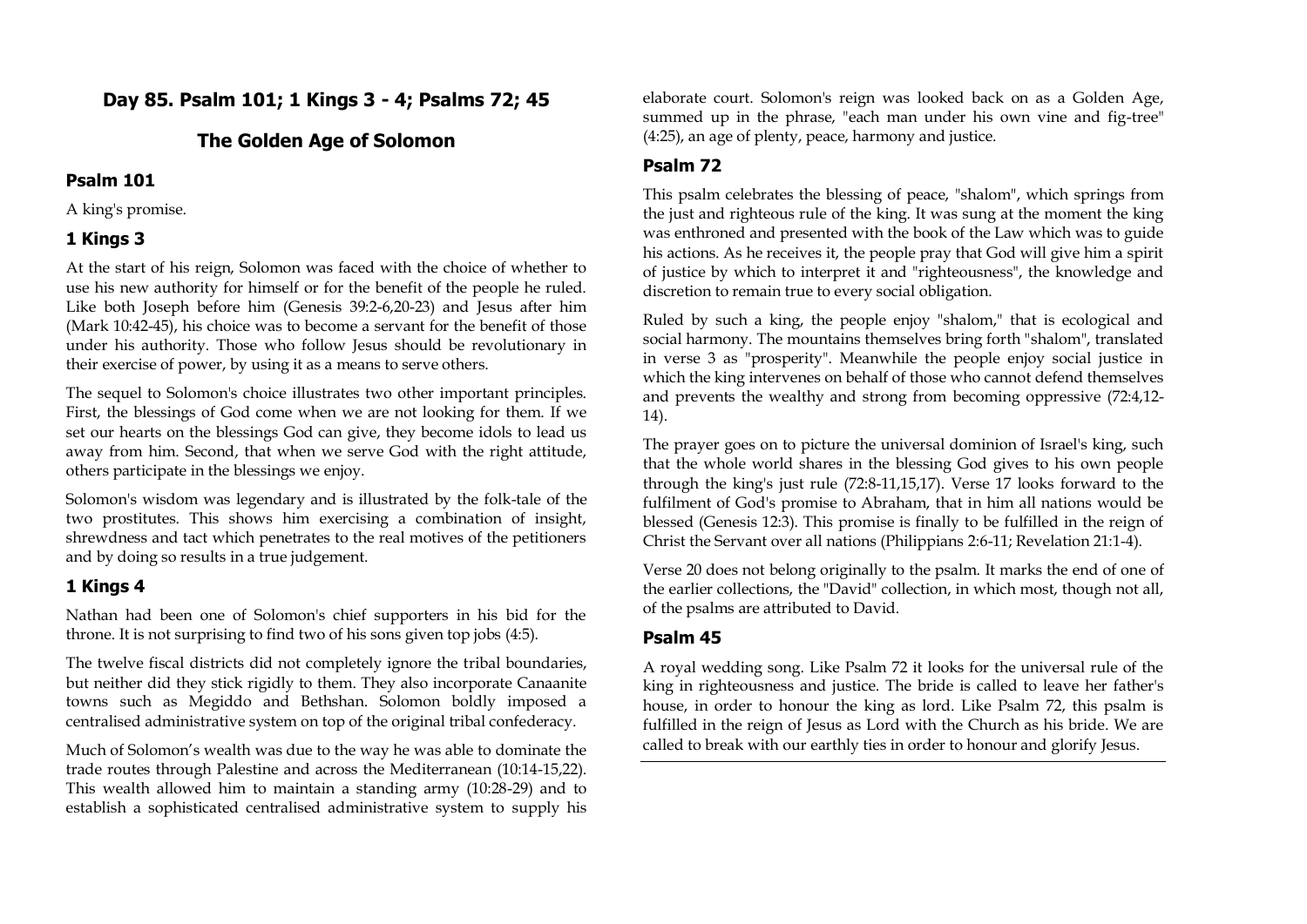**Day 86. Psalm 122; 1 Kings 5 - 7**

# **Building the Temple**

### **Psalm 122**

A prayer for "shalom" in Jerusalem. The pilgrims on their way to the city sing of it as the place of both the royal court and the house of the Lord.

## **1 Kings 5 - 7**

Solomon began building the Temple early in his reign, the fourth year. The date of 480 years after the exodus is almost certainly wrong, inserted at a late date to place the foundation of the Temple at the mid-point between the exodus and the return from exile described in Ezra 1 - 3. The date of the foundation of the Temple was probably 957 B.C.

Solomon made use of his close alliance with Hiram of Tyre, who had already supplied materials and men to David to build his palace (2 Samuel 5:11). Tyre was a trading city, which eventually rose to dominate the Mediterranean trade, but at this date an alliance with Solomon was much to the advantage of both kings. Solomon obtained the materials and skills he needed for his building project, while Hiram obtained the supplies he needed for a growing city, with a small and rather infertile hinterland. From the outset of his reign, Solomon looked outward, not afraid to involve the surrounding nations in building the Temple. This contrasts greatly with the attitude of Nehemiah on the rebuilding of Jerusalem some 500 years later, but Nehemiah was aware of some of the disadvantages of Solomon's policy (Nehemiah 2:19-20).

The Temple was closely connected with the Palace, which is described in much less detail in 7:1-12. In fact the Palace, with its ground plan of 150' x 75' dwarfed the Temple, which was only  $90' \times 30'$ . The king entered the Temple court directly from his palace next door. The Temple served as both royal chapel and as the resting place for the Ark, the focus of Israelite unity. By this means Solomon continued David's policy of making the monarchy an integral part of Israel's life and worship while maintaining the authority and independence of the king.

The description of the Temple, although extremely detailed, is also somewhat confusing, concentrating on measurements, materials and

technical details, some of which have been imperfectly understood by later compilers. Solomon brought in the Tyrian craftsman, Hiram or Huram, to oversee the work. Although Huram was half-Israelite, the models he was working from were Canaanite. The two free-standing pillars, Jachin and Boaz (7:15-22), the bronze Sea (7:23-26) and the cherubim in the inner sanctuary (6:23-28), as well as the overall size and pattern of the shrine are all Canaanite features. But they were adapted to Israelite worship. The pillars may have recalled the standing stones which reminded Israel of the covenant (Joshua 24:26-27). Although according to 2 Chronicles 4:6 the Sea was for the priests to wash in, this is unlikely since it stood 7 feet off the ground. Most likely, it symbolised the victory of the Lord over the forces of chaos in Creation, containing of the Sea. The cherubim were probably winged animals with human faces. They were guardians of the throne of God.

The use of Canaanite models shows Solomon's confidence. He had conquered the last remaining Canaanite cities and incorporated them in his empire and had friendly relations with the nations around. He expected Jerusalem to be a focus not only for Israel but for all people (8:41-43). But his confidence also had its dangers. First, by incorporating Canaanite features in Israel's worship he made it easy for later generations to blur the distinction between the Lord and the Canaanite gods. Secondly, to achieve his ambition he took over the system of forced labour from the Canaanite cities he had conquered and extended it to Israel. In the reign of his son, Rehoboam, the resentment he stirred up in Israel led to the division of the Kingdom (1 Kings 12:3-4,13-17).